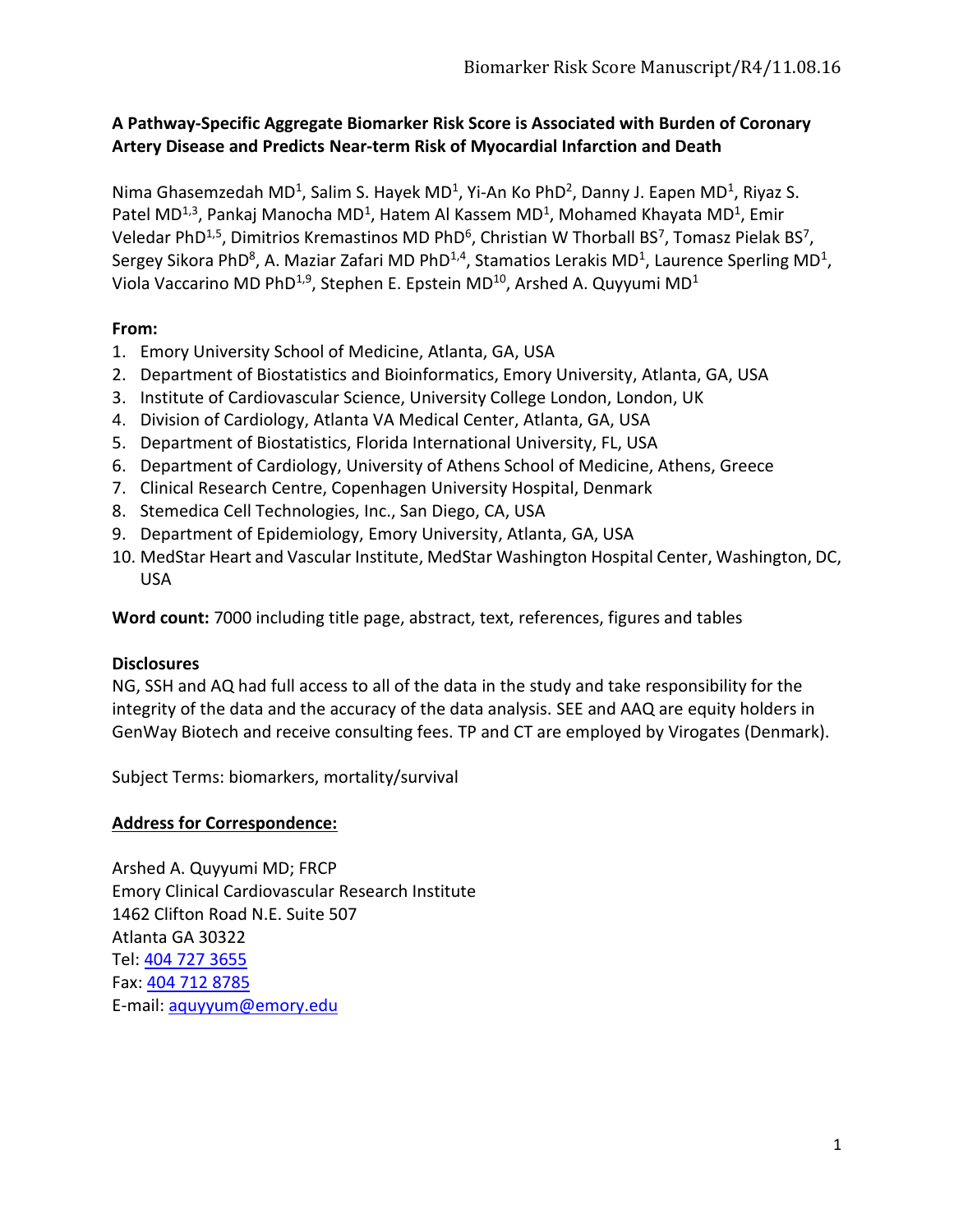# **Abstract**

**Background**: Inflammation, coagulation, and cell stress contribute to atherosclerosis and its adverse events. A biomarker risk score (BRS) based on the circulating levels of biomarkers Creactive protein (CRP), fibrin degradation products (FDP), and heat shock protein-70 (HSP-70) representing these three pathways was a strong predictor of future outcomes. We investigated whether soluble urokinase activator receptor (suPAR), a marker of immune activation, is predictive of outcomes independent of the aforementioned markers, and whether its addition to a 3-BRS improves risk reclassification.

**Methods:** CRP, FDP, HSP-70 and suPAR were measured in 3278 patients undergoing coronary angiography. The BRS was calculated by counting the number of biomarkers above a cutoff determined using the Youden's index. Survival analyses were performed using models adjusted for traditional risk factors.

**Results:** A high suPAR level ≥3.5 ng/ml was associated with all-cause death and MI (HR 1.83 95%CI [1.43-2.35]) after adjustment for risk factors, CRP, FDP, and HSP70. Addition of suPAR to the 3-BRS significantly improved the C-statistic, IDI and NRI for the primary outcome. A BRS of 1, 2, 3 or 4 was associated with a 1.81, 2.59, 6.17, and 8.80-fold increase respectively in the risk of death and MI. The 4-BRS was also associated with severity of coronary artery disease and composite endpoints.

**Conclusion:** SuPAR is independently predictive of adverse outcomes, and its addition to a 3-BRS comprised of CRP, FDP and HSP-70 improved risk reclassification. The clinical utility of employing a 4-BRS for risk prediction and management of patients with coronary artery disease warrants further study.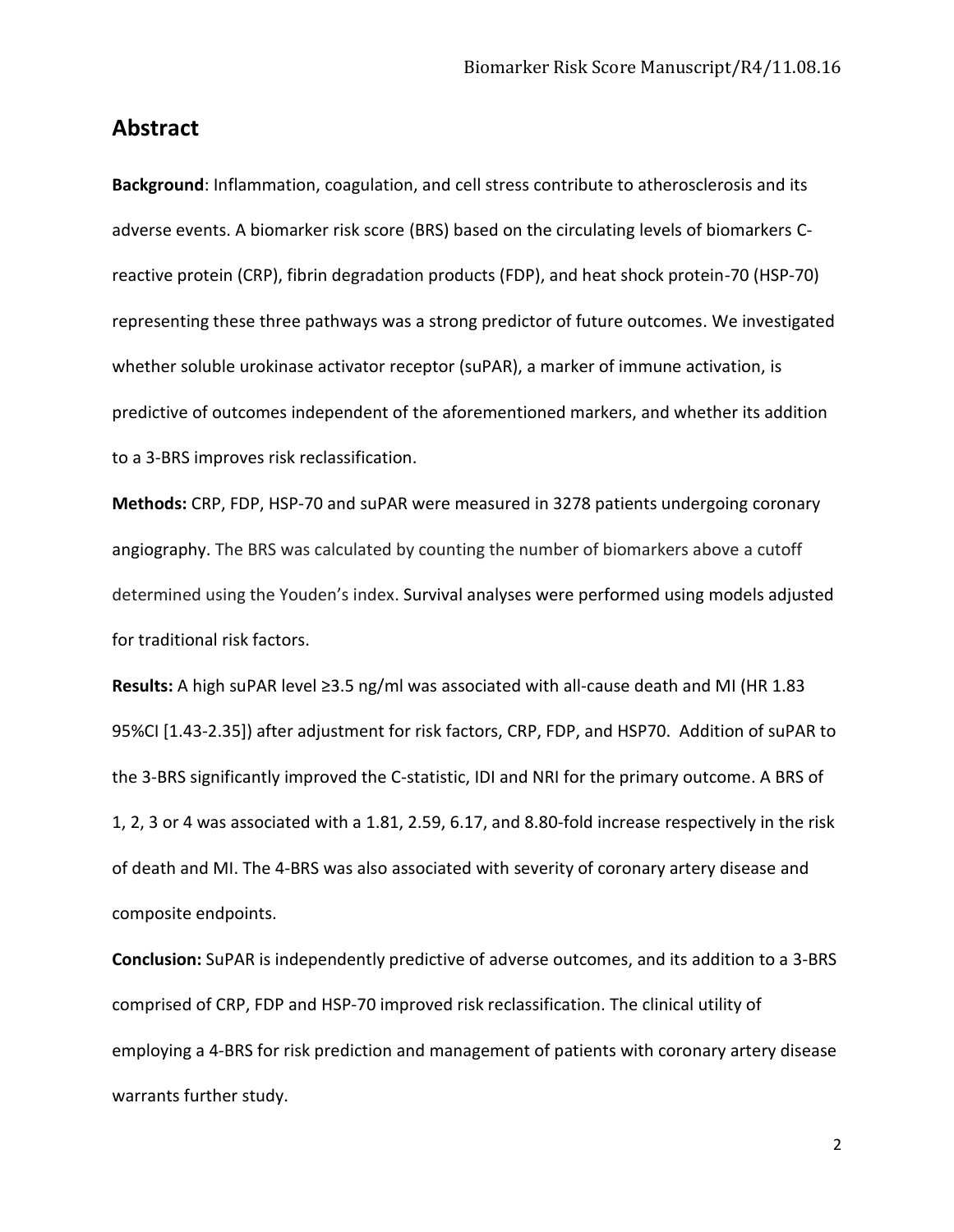Key Words: Biomarker, risk score, coronary artery disease, cardiovascular outcomes, prognosis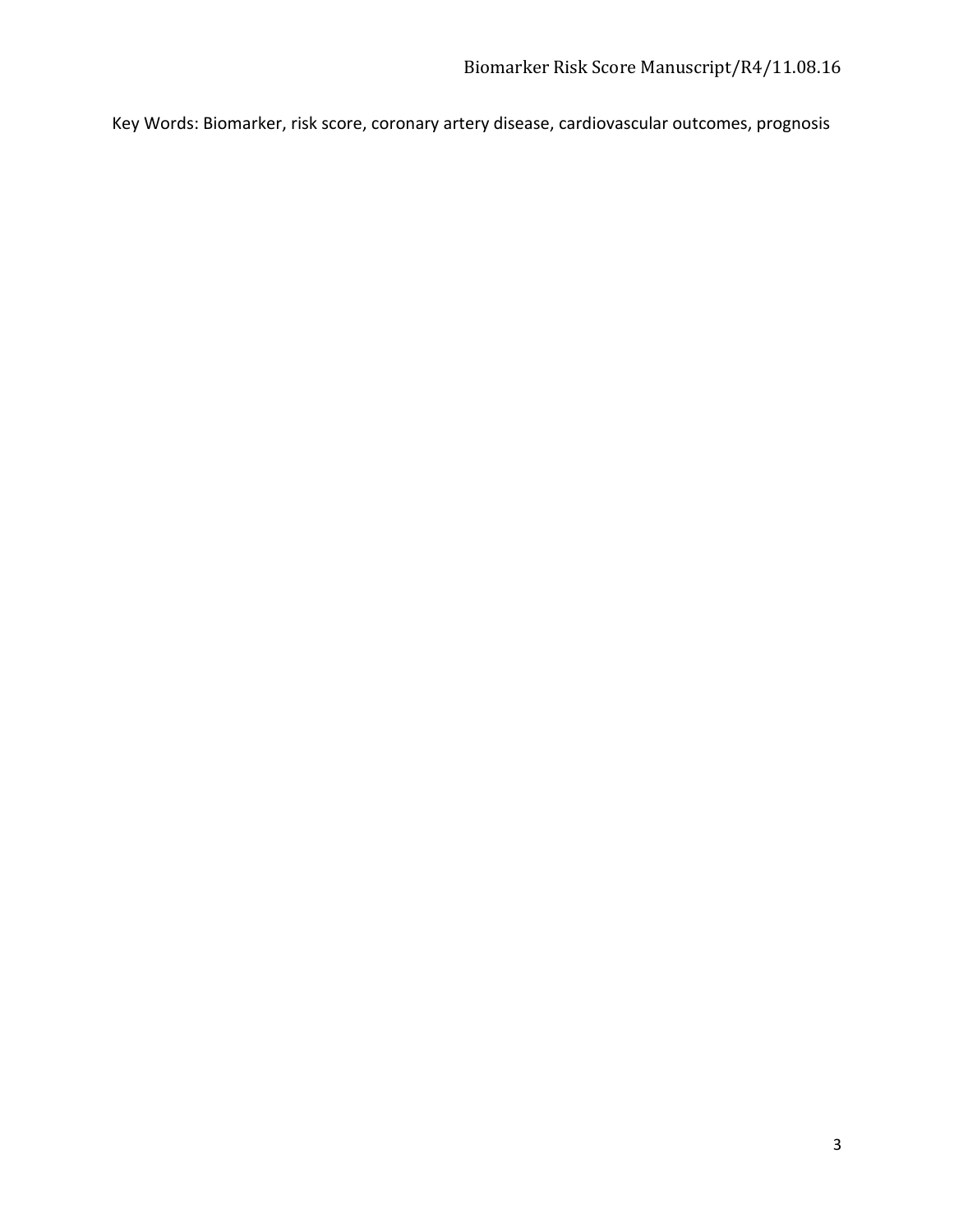# **Introduction**

Coronary artery disease (CAD) continues to be the leading cause of mortality worldwide.<sup>[1](#page-15-0)</sup> The mechanisms involved in the development of atherosclerosis and subsequent plaque rupture that precipitate acute coronary events and death are complex and involve several pathways including key contributions of inflammation, immune dysregulation, stress, and thrombosis. [2](#page-16-0) Clinical tools such as the Framingham risk score predict long-term risk of outcomes in the healthy population,<sup>[3,](#page-16-1) [4](#page-16-2)</sup> but fail to reliably prognosticate risk of adverse outcomes in patients with established CAD.<sup>[5](#page-16-3)</sup>

We recently identified a simple non-invasive risk score based on the concept that the greater the number of pathways related to plaque rupture that are activated in a given patient, the greater the risk of actual plaque rupture.<sup>[6](#page-16-4)</sup> This aggregate biomarker strategy for risk prediction was tested using the biomarkers C-reactive protein (CRP), representing inflammation, fibrin degradation products (FDP), representing the coagulation pathway, and heat shock protein-70 (HSP-70) representing cell stress. The biomarker risk score (BRS) strategy was highly successful in predicting risk of near-term MI and death in patients with suspected or established CAD.<sup>[6](#page-16-4)</sup> Soluble urokinase plasminogen activator receptor (suPAR) is a marker of immune activation and inflammation that appears to orchestrate cellular adhesion, migration, and proliferation during development of the atherosclerotic plaque.<sup>[7](#page-16-5)</sup> Higher circulating levels of suPAR are associated with incident cardiovascular disease (CVD) in the healthy population<sup>[8](#page-17-0)1[9](#page-17-1)</sup>, and we and others have found that it also predicts incident CVD events and chronic kidney disease in subjects with CAD. [10-12](#page-17-2)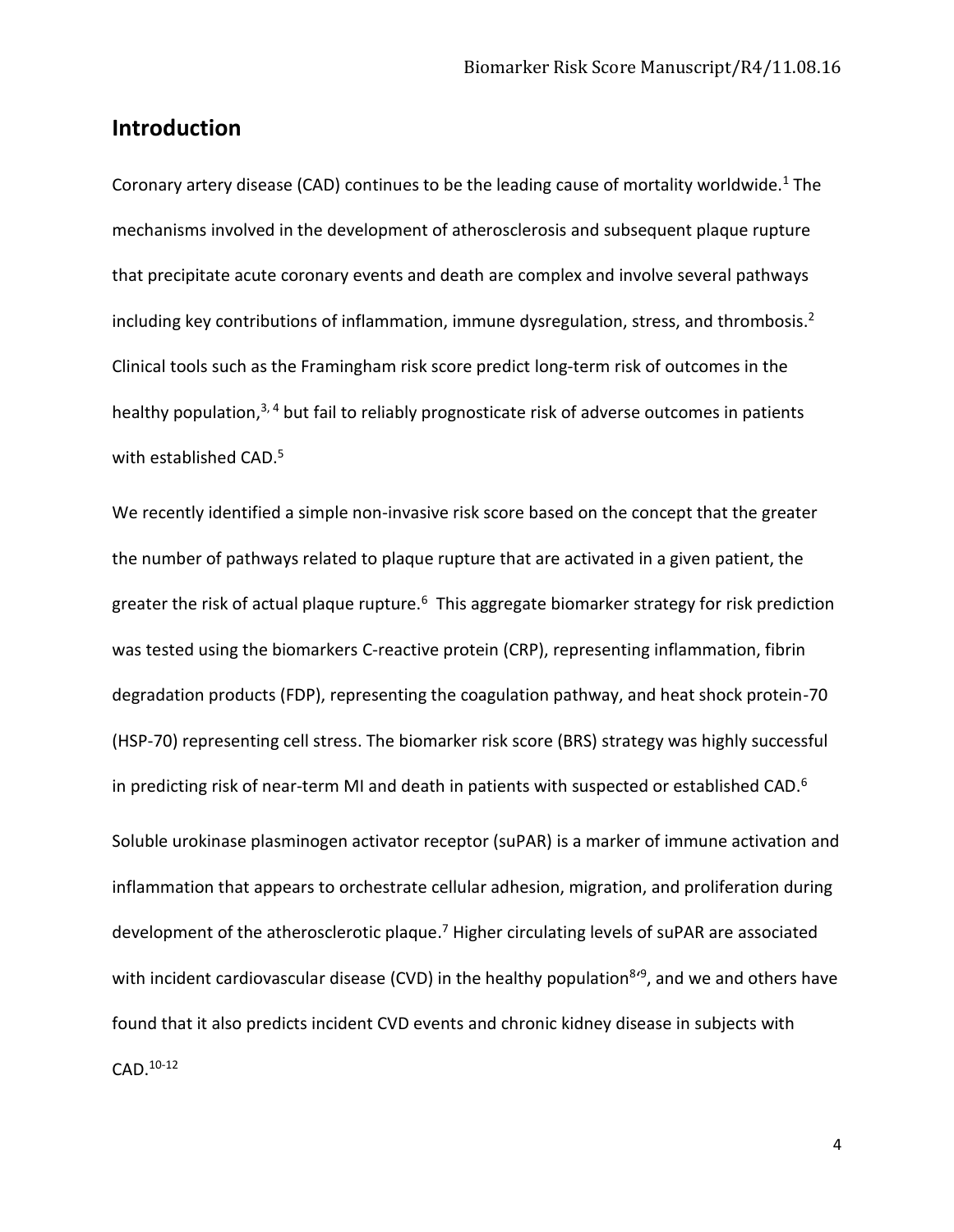The purpose of the present investigation is to determine (1) whether suPAR levels are associated with outcomes independent of the aforementioned markers of inflammation (CRP), hypercoagulable state (FDP) and cellular stress (HSP70), and (2) whether addition of suPAR to the 3-BRS improves prediction of future adverse events.

# **Methods**

#### Study Population:

Subjects were recruited as a part of the Emory Cardiovascular Biobank and consisted of 3278 patients undergoing left heart catheterization for diagnosis of suspected CAD in Emory Healthcare hospitals between 2003 and 2009. Subjects with heart transplantation, severe valvular heart disease, congenital heart disease, severe anemia, recent blood transfusion, myocarditis, active inflammatory diseases, and cancer were excluded. Demographics, medical, smoking status, and risk factor prevalence were documented as previously described.<sup>[6](#page-16-4)</sup> Smoking was classified as non-smoker or current smoker. Subjects were noted to have hypertension or dyslipidemia if they had a documented history or were on treatment. Acute MI at enrollment was defined using universal criteria.<sup>[13](#page-18-0)</sup> Briefly, myocardial infarction was diagnosed with detection of a rise of cardiac troponin with either ischemic symptoms, dynamic EKG changes, or identification of an intracoronary thrombus by angiography. The study was approved by the Emory University Institutional Review Board. All subjects provided written informed consent.

#### Outcomes and Follow-up:

To minimize physician-imposed bias, we selected a composite endpoint consisting of hard outcomes of ischemic heart disease including all-cause death and non-fatal myocardial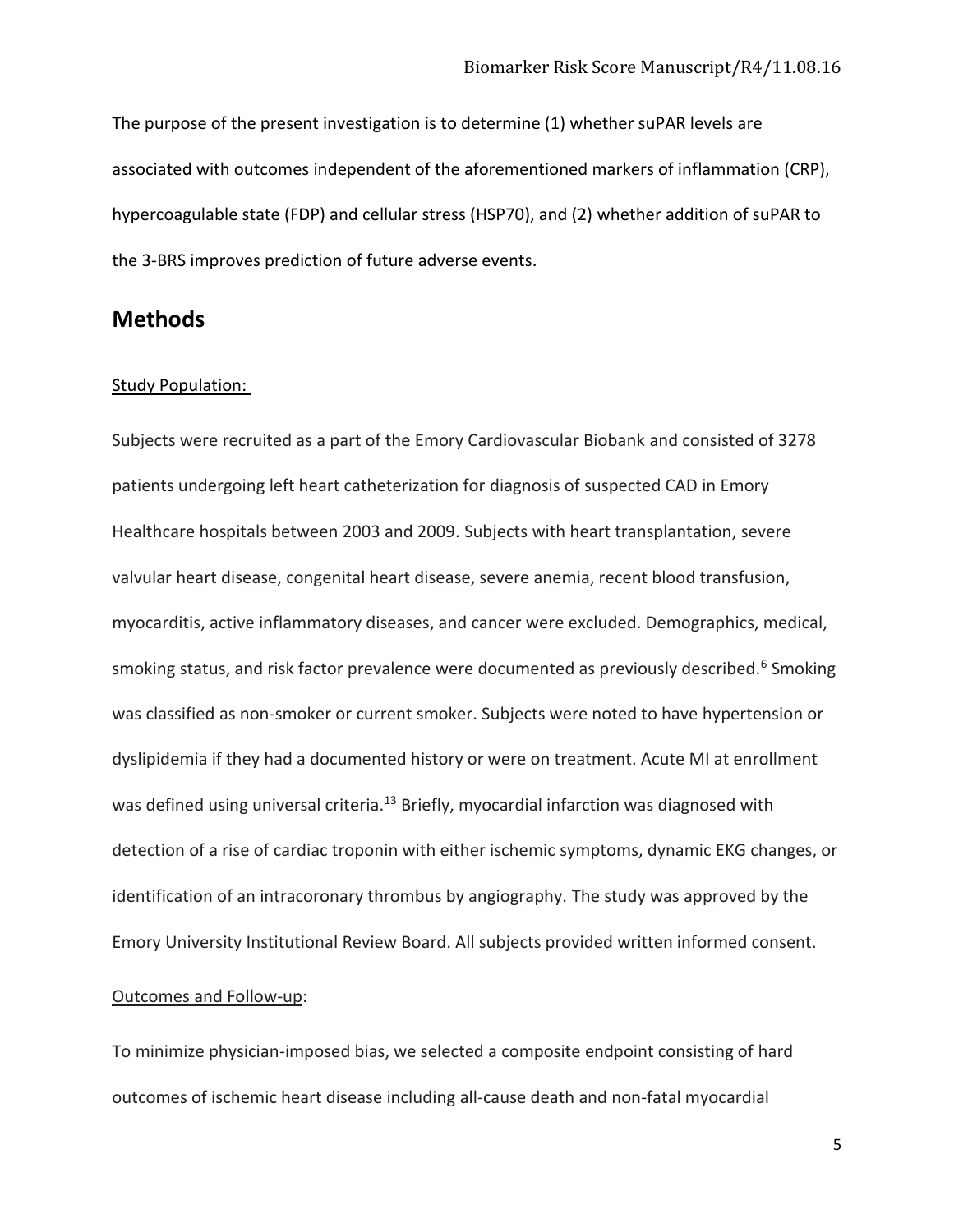infarction. Follow-up was conducted between 1 and 5 years for determination of the primary composite endpoint of all cause death and non-fatal MI, and the secondary endpoints of cardiovascular death, all cause death/MI/revascularization, and all cause death/MI/stroke. Follow-up data were collected by personnel blinded to the biomarker data through telephone interview, chart review and query of the Social Security Death Index and State records. Two independent cardiologists, both blinded to the clinical and biomarker data, adjudicated the cause of death. Cardiovascular death was defined as death attributable to an ischemic cardiovascular cause (i.e. fatal MI, stroke, or peripheral arterial disease) or sudden death due to an unknown but presumed cardiovascular cause in high-risk patients. Medical records were accessed to validate all self-reported events including MI.<sup>[13](#page-18-0)</sup>

### Identification of CAD and Severity Scoring:

Luminal narrowing of coronary arteries were quantified using a modified AHA/ACC classification of the coronaries.[14](#page-18-1) Patients were classified as having non-significant CAD (visible plaque resulting in <50% luminal stenosis) or significant CAD (at least one major epicardial vessel with ≥ 50% stenosis). Normal coronaries were defined as those with no visual stenosis of major epicardial arteries and smooth appearance during angiography and without history of prior coronary artery bypass graft (CABG) surgery or angioplasty. Quantitative angiographic scoring was performed using the Gensini score that quantifies CAD severity by a nonlinear points system for degree of luminal narrowing and has been shown to have prognostic significance.<sup>14,</sup> [15](#page-18-2)

### Sample Collection: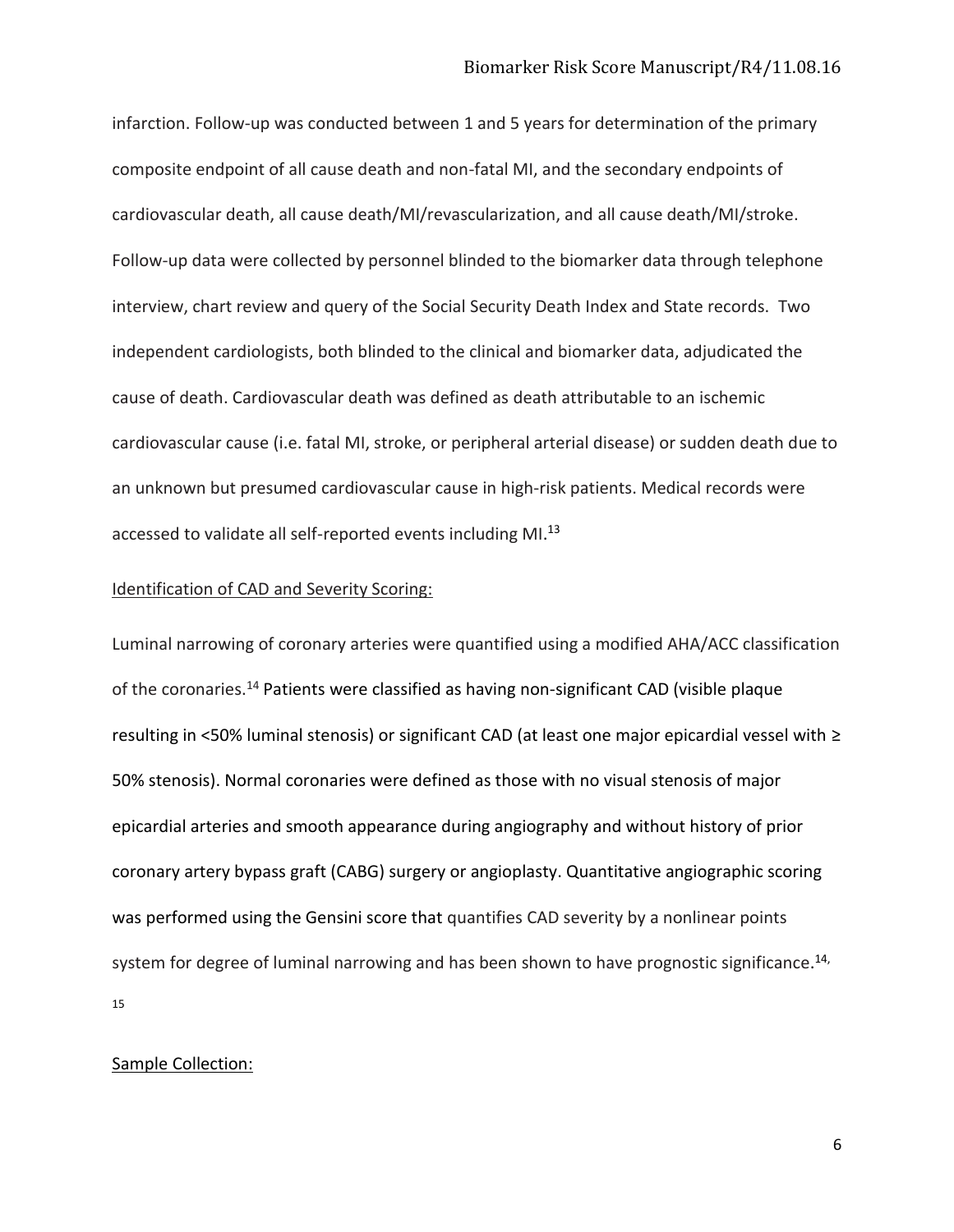Fasting arterial blood samples for serum and plasma were drawn before angiography and stored at -80º C (mean, 4.9 years). Details of the biomarker assays have been previously described. <sup>[6,](#page-16-4) [11](#page-17-3)</sup> Briefly, serum CRP and FDP measurements were determined using a sandwich immunoassay by FirstMark, Inc., San Diego, CA. Serum HSP-70 was measured with a sandwich enzyme-linked immunosorbent assay (R&D Systems, Minneapolis, Minnesota) and optimized by FirstMark. Plasma suPAR levels were measured using commercially available kits (suPARnostic kit, Virogates, Copenhagen, Denmark). Minimum detectable CRP, FDP, HSP-70, and suPAR were 0.1 mg/L, 0.06 μg/ml, 0.313 ng/ml, and 0.1 ng/mL, respectively.

#### Statistical Analyses:

Continuous variables are presented as mean  $(\pm$  SD) or median (IQR) and categorical variables as proportions (%). The student's t-test and Chi-Square tests were used when appropriate. Mann-Whitney U or Kruskall Wallis non-parametric tests were performed on non-normally distributed variables. The relationship between biomarkers and outcomes was determined using the Cox proportional-hazards regression in unadjusted models and in models adjusted for established risk factors that include clinically relevant covariates for CVD outcomes (age, gender, race, history of hypertension, diabetes, dyslipidemia, previous MI, acute MI at presentation, estimated glomerular filtration rate (eGFR), Gensini score, body mass index (BMI), left ventricular ejection fraction (LVEF), history of CABG, smoking status, and the use of aspirin, clopidogrel, and statins). Fine and Gray's sub-distribution hazard model was used to analyze cardiovascular death outcome, considering non-cardiovascular death as the competing risk event.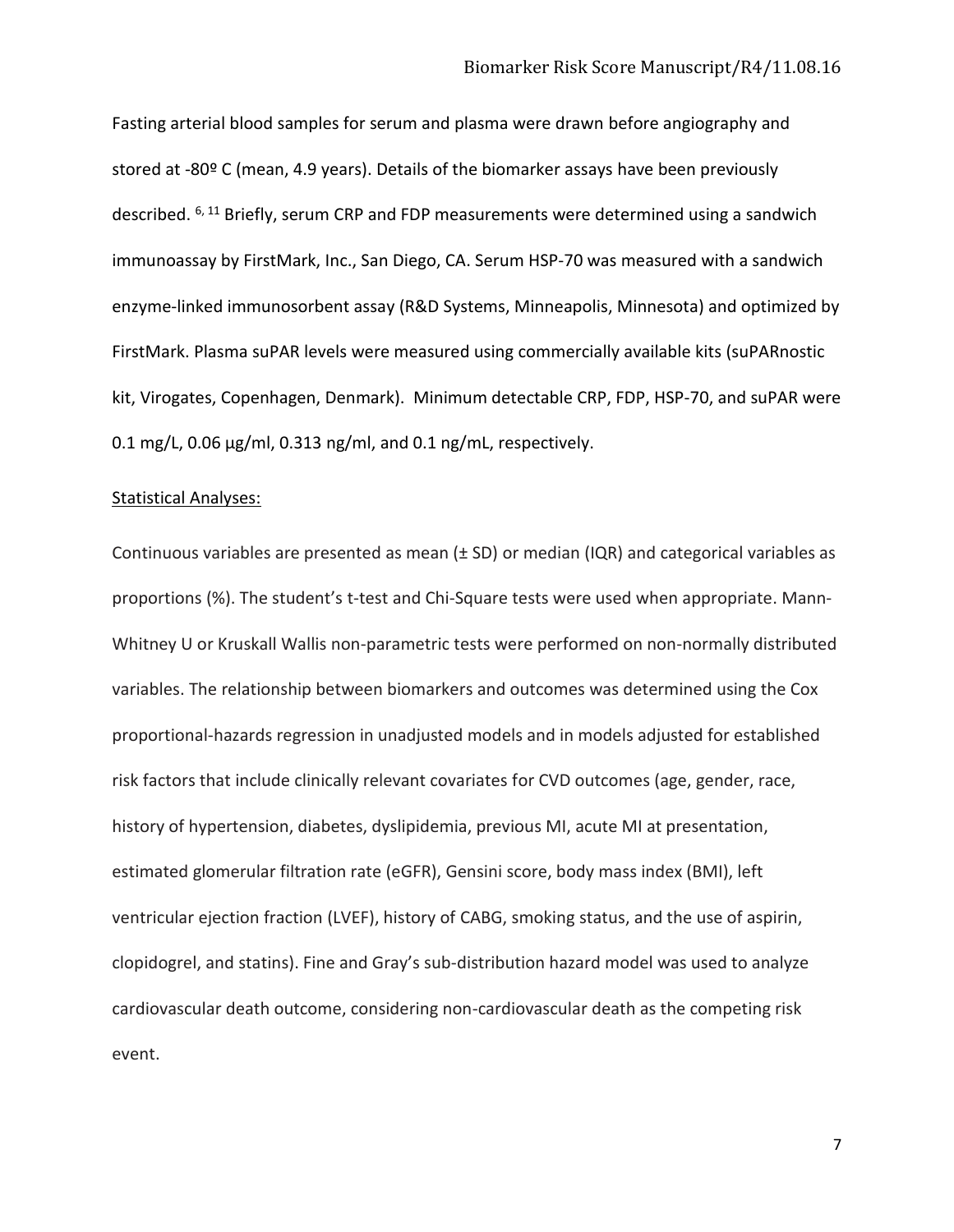The best discriminatory cutoff for each biomarker in association with the death/MI outcome was determined using the Youden's index (sensitivity  $-$  (1-specificity)) from the Receiver Operating Characteristic (ROC) analysis to identify "high" vs. "low" levels. The Youden index is a global measure of a biomarker's effectiveness that calculates to the maximum difference between sensitivity and 1-specificity.<sup>[16](#page-18-3)</sup> Cut points for CRP, FDP, HSP-70, and suPAR were 3 mg/L, 1.0 μg/ml, 0.313 ng/ml, and 3.5 ng/ml, respectively, as described previously.<sup>[6,](#page-16-4) [11](#page-17-3)</sup> A 3-BRS was derived by counting the number of biomarkers above respective cut-points.

Discrimination analysis for the prediction of each endpoint was calculated as the difference in C-statistic comparing the baseline model incorporating traditional risk factors (model 1), a second model including the 3 biomarkers (model 2), and lastly a model containing the 3 biomarkers in addition to suPAR levels (model 3). C-statistics, continuous net reclassification index (NRI) and integrated discrimination improvement (IDI) metrics comparing model 3 to models 1 and 2 were calculated using the R package survC1 and survIDINRI.<sup>[17-20](#page-18-4)</sup>

Average annual event rates for each outcome measure were calculated by dividing the observed number of events by the observed event-specific number of person-years of followup. Interaction terms of each covariate on the association of the aggregate BRS and the primary end point were evaluated and demonstrated using a forest plot.<sup>[21](#page-19-0)</sup> The independent association of the BRS with the presence of ≥50% stenosis in any major coronary artery was evaluated with a binary logistic regression model adjusting for known cardiovascular risk factors including age, gender, diabetes, hypertension, dyslipidemia, and smoking status. P values <0.05 from twosided tests were considered statistically significant. Statistical analyses were performed with SAS (Version 9.3; SAS Institute, NC, USA).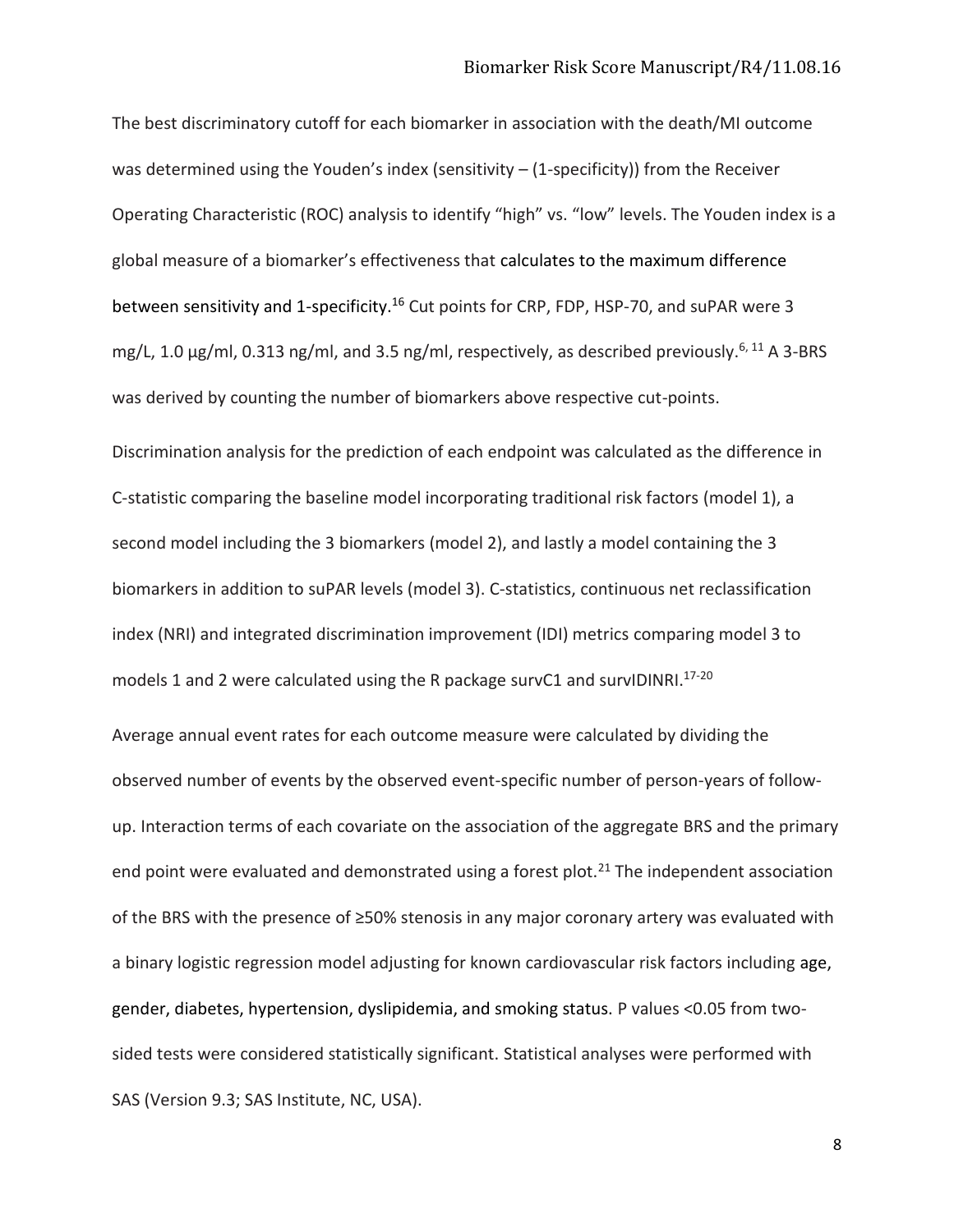# **Results**

#### Relationship between biomarker risk score and clinical risk factors:

The relationships between the categories of the BRS and the clinical and demographic factors are listed in Table#1. Although the absolute differences in most of the parameters were small, subjects with a higher BRS were more likely to be older, female, African American, diabetic, hypertensive, active smoker, and to have lower LVEF and lower eGFR. There was no significant difference in management strategy (i.e. medical vs. revascularization) between patients in different categories of the BRS.

### Relationship of biomarker risk score with angiographic CAD:

Patients with higher BRS were more likely to have at least one epicardial vessel with ≥50% stenosis and higher burden of CAD as quantified by higher Gensini Score, Table#1. Conversely, visually normal coronary arteries were more likely to be present in those with a lower compared to a higher BRS. Compared to those with a BRS of 0 or 1, those with BRS  $\geq$  2 had 25% increased odds of having significant CAD (> 50% stenosis) (OR=1.25, p=0.013) independent of age, gender, diabetes, hypertension, dyslipidemia, and smoking status. Similarly, the BRS was an independent correlate of severity of CAD assessed by the Gensini score after adjustment for variables listed above.

### Clinical and demographic predictors of incident adverse outcomes:

Over a median follow-up of 2.3 years and a total of 7539 patient years of follow-up, 269 subjects died (8.2%), 116 had an MI (3.5%), 153 (4.7%) had cardiovascular death, 35 had stroke (1.1%), and 353 underwent revascularization (10.8%), Table#1. In a Cox proportional hazard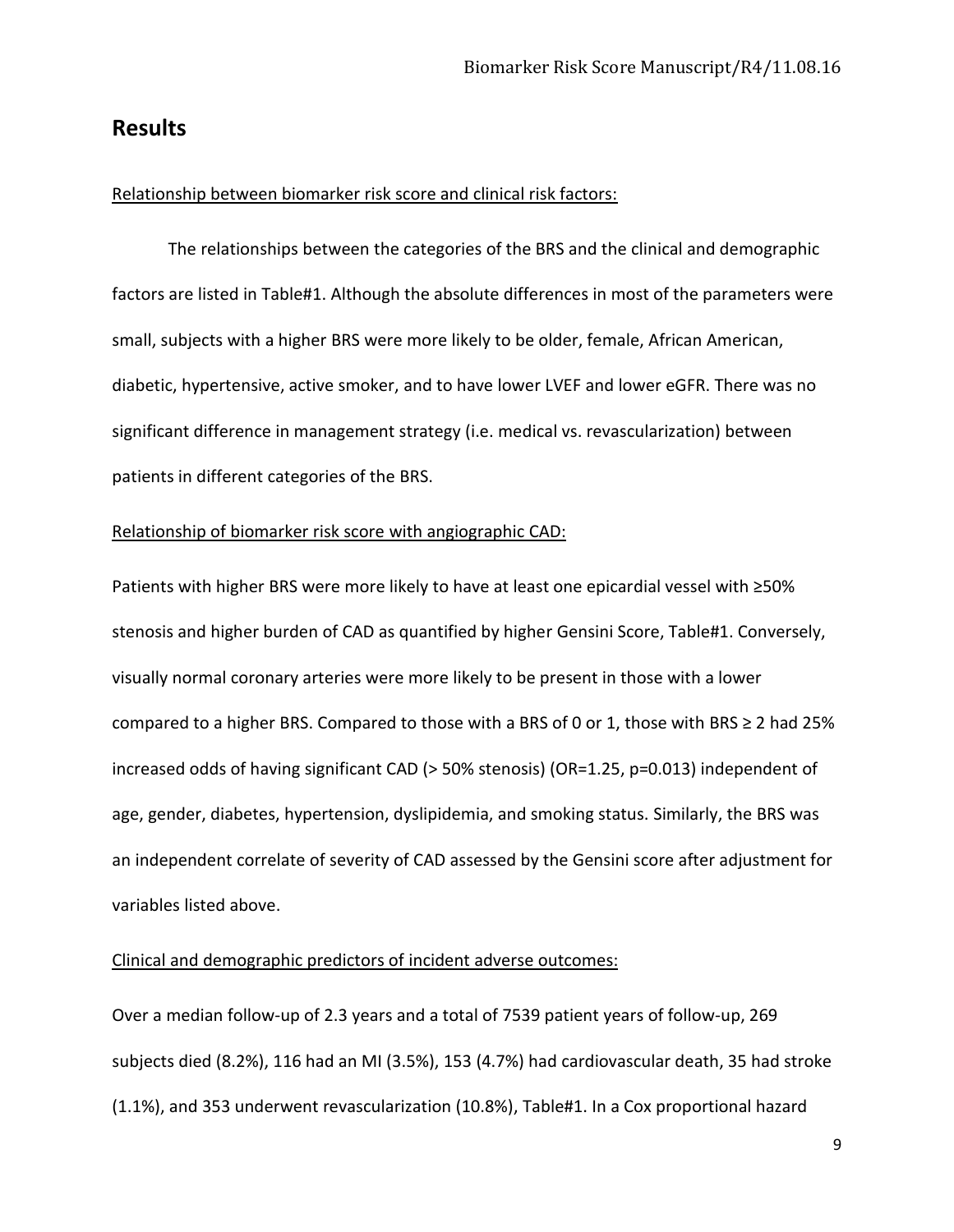model for the composite endpoint of all cause death/MI adjusting for all the aforementioned demographic and clinical covariates, significant predictors were: age (years, HR: 1.02, 95% CI: 1.01-1.03)), eGFR (ml/min, HR: 0.99, 95% CI: 0.993-0.999), acute MI (HR: 1.97, 95% CI: 1.49- 2.59), diabetes (HR: 1.65, 95% CI: 1.32-2.08), active smoking (HR: 1.42, 95% CI: 1.05-1.93), LVEF (%, HR: 0.98, 95% CI: 0.97-0.98), Gensini score (HR: 1.003, 95% CI: 1.001-1.005), aspirin use (HR=0.69, 95% CI: 0.46-0.85), and clopidogrel use (HR: 1.43, 95% CI: 1.11-1.84); p-value for all < 0.05. We believe that the elevated hazard associated with clopidogrel use is likely related to a high risk inherent to individuals taking this antiplatelet medication.

### Relationship between biomarker risk score and outcomes:

Correlation analyses between the 4 biomarkers revealed weak but significant correlations, Table#2. An increased (above cutoff) level of each biomarker was independently associated with future risk of all cause death, cardiovascular death, composite of death and MI, combined death, MI, and revascularization, and composite of death, MI, and stroke after adjustment for the noted clinical covariates. Only elevated CRP was not significantly associated with future cardiovascular death, Table#3. Importantly, a high suPAR level was an independent predictor of all incident outcome measures in models adjusted for all aforementioned variables as well as a 3-BRS comprising of CRP, FDP, and HSP-70. For instance, a high suPAR level was independently associated with incident all-cause death/MI (HR=1.83, p<0.001), Table#3.

The four-BRS was associated with a graded increase in risk of each of the endpoints noted. When analyzed as a numeric scale in Cox proportional hazard models adjusting for all previously described variables, each 1 unit increase in the BRS was associated with 1.94-fold increased risk of all-cause death, 1.71-fold increased risk of cardiovascular death, 1.77-fold increased risk of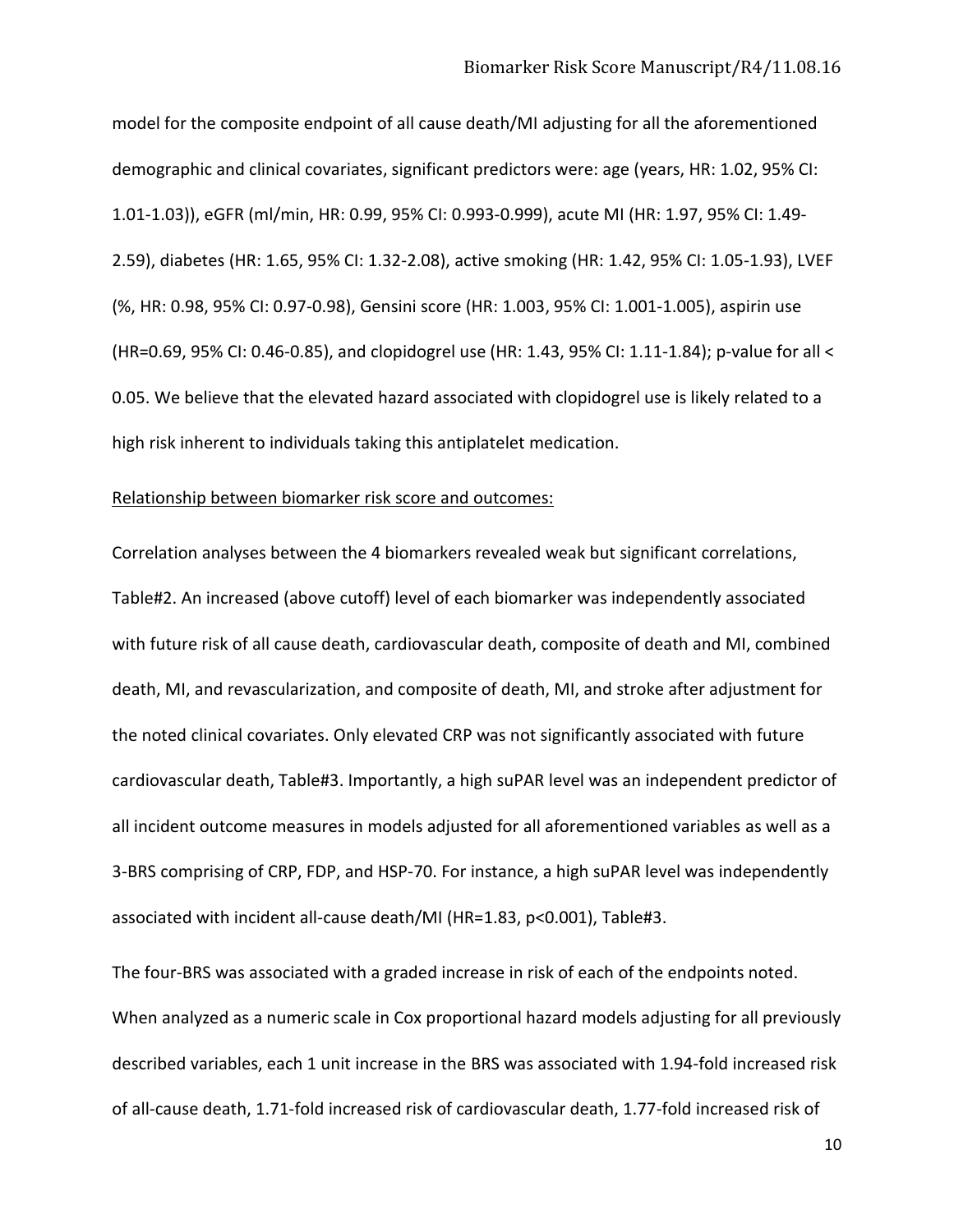death/MI, 1.45-fold increase in the risk of death/MI/revascularization, and 1.72-fold increased risk of death/MI/stroke (p<0.001 for all). Comparison of hazard ratios for those with 1, 2, 3, and 4 elevated biomarkers compared to those with no elevated biomarker are presented in Table#3, and cumulative incidence plots in Figure#1. Thus, compared to those with a BRS of 0, those with a BRS of 4 had an 8.8-fold (p<0.001) increased odds of having death or MI, or a 6.76 fold (p<0.001) increased risk of cardiovascular death. Average annual event rates increased in a graded fashion across the categories of the BRS with the 2.6% of subjects with a BRS of 4 having on average 21% per year risk of death/MI compared to a 1.1% event rate in the 28% of subjects with a BRS of 0, Figure#2. Average annual event rates for each endpoint across categories of the BRS are presented in Figure#2.

#### Discrimination Testing:

The addition of suPAR to a model consisting of clinical covariates and the 3-BRS was associated with significant improvement in risk reclassification metrics and c-statistic with respect to the primary endpoint of all-cause death and MI, as well as the outcomes of all-cause death, cardiovascular death and the combined outcomes Table#4.

## **Discussion**

Several pathways are involved and act synergistically in the development of atherosclerotic plaque and its progression to the stage of plaque instability and rupture. We had previously identified a BRS comprised of CRP, FDP, and HSP-70 that predicted risk of incident MI and death but did not correlate with presence or severity of CAD.<sup>[6](#page-16-4)</sup> The present study demonstrates that the circulating level of suPAR is an independent predictor of adverse CVD outcomes after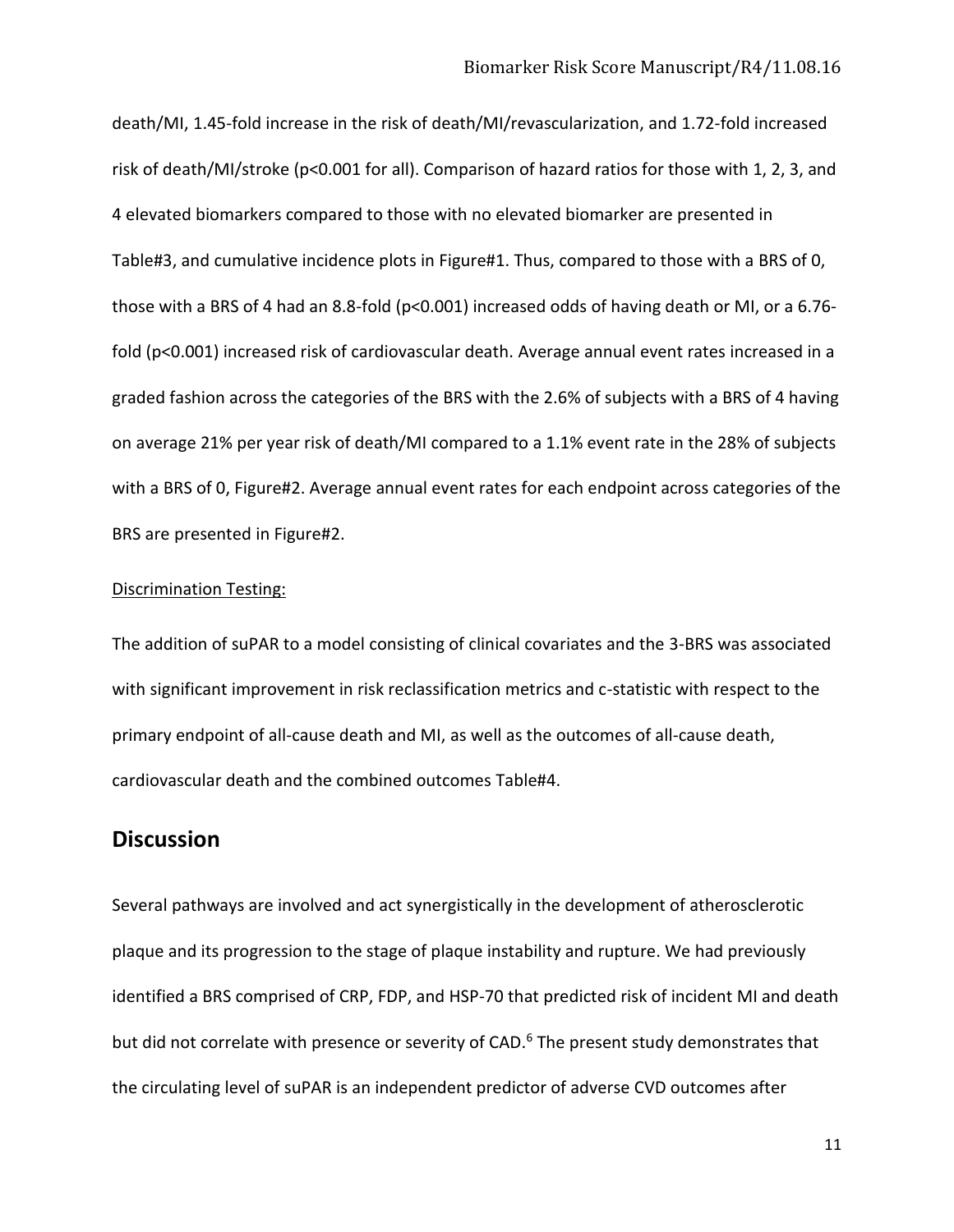adjustment for all traditional cardiovascular risk factors and levels of CRP, FDP and HSP70. Moreover, the addition of suPAR to a 3-BRS based on the aforementioned biomarkers improves risk reclassification metrics of the C-statistic, NRI, and IDI. When comparing this 4-BRS strategy to our prior study involving 3 biomarkers, we found that only the 4-BRS and not the 3-BRS was independently associated with both presence and severity of CAD.

The Urokinase Plasminogen Activator (uPA) is a serine protease produced by smooth muscle cells, vascular endothelial cells, macrophages, monocytes and fibroblasts, and when bound to its receptor (uPAR), leads to the generation of plasmin.<sup>[7,](#page-16-5) [22](#page-19-1)</sup> uPAR is involved in several functions including migration, adhesion, fibrinolysis, and cell proliferation.<sup>[23-25](#page-19-2)</sup> Plasma suPAR reflects cellular shedding of uPAR, which is induced during inflammation; shedding appears to be free of circadian changes and is relatively stable during periods of acute stress.<sup>[9,](#page-17-1) [26](#page-19-3)</sup> suPAR has been reported to predict incident CVD independent of the Framingham risk score in healthy populations free of CVD<sup>[27,](#page-20-0) [28](#page-20-1)</sup> and in those with CVD. <sup>[10,](#page-17-2) [11](#page-17-3)</sup>

CRP has been widely studied in populations free of CVD<sup>[29,](#page-20-2) [30](#page-20-3)</sup> as well as cohorts with established CAD; it predicts incident CVD and MACE independent of traditional cardiovascular risk factors.<sup>[31,](#page-21-0)</sup> <sup>[32](#page-21-1)</sup> Heat shock proteins are abundant intracellular proteins that aid in a cell's response to acute stress and are involved in protein folding and transport.<sup>[33](#page-21-2)</sup> HSP-70 is one of the more extensively studied HSPs, yet its relationship with CAD has been quite controversial.<sup>[34](#page-21-3)</sup> It appears that while lower levels are associated with long-term development of atherosclerotic plaque, [34](#page-21-3) higher levels predispose to higher risk of plaque rupture and incident future outcomes.<sup>[6](#page-16-4)</sup> Fibrin degradation products are measures of ongoing fibrin/fibrinogen degradation. Increased plasma FDP level predicts incident cardiovascular events in patients with peripheral vascular disease.<sup>[35](#page-21-4)</sup>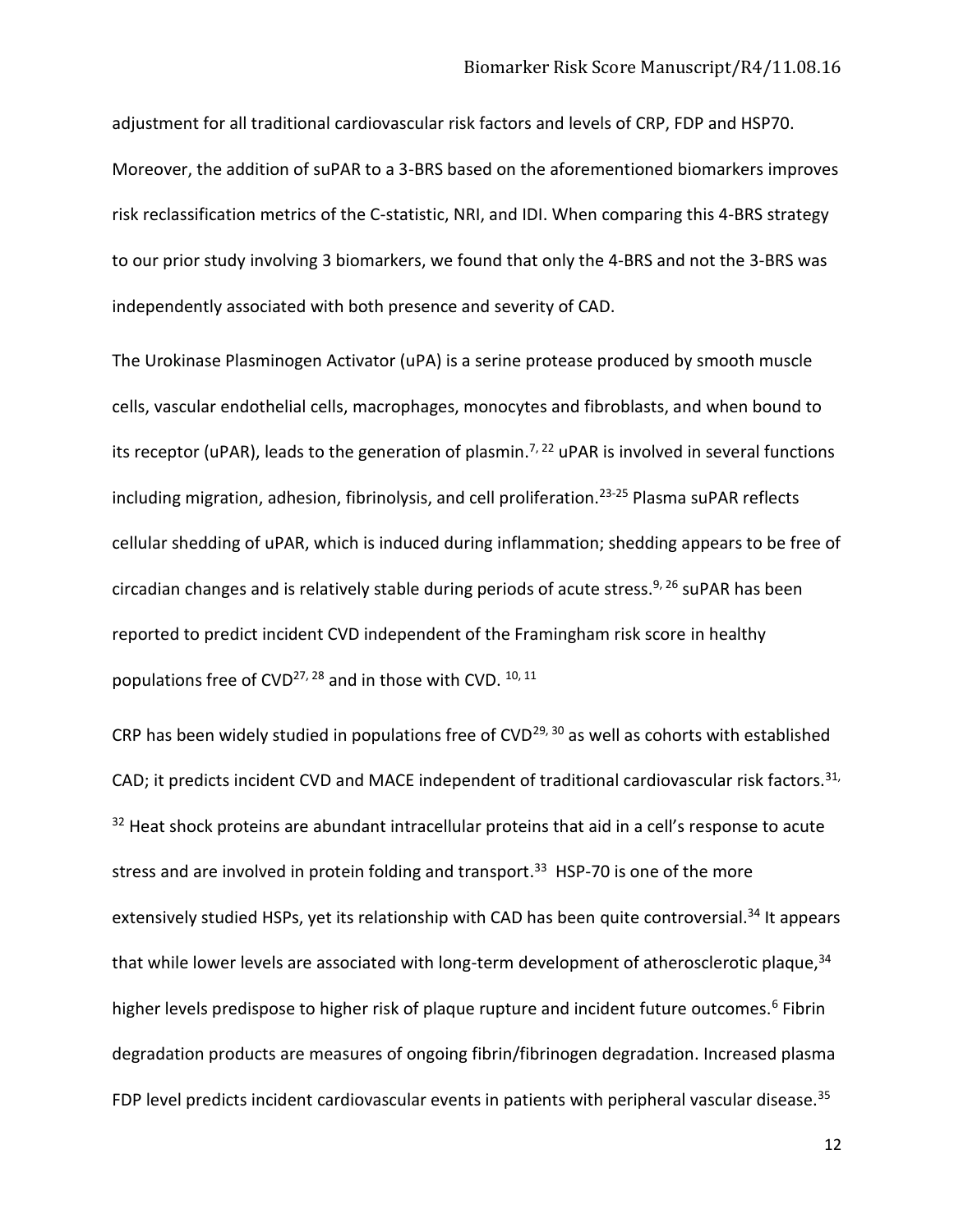Plasma D-dimer, which is one of the products included in the FDP analysis, is a marker of turnover of cross-linked fibrin; it was higher in those with CAD compared to healthy controls<sup>[36](#page-21-5)</sup> and predicted adverse cardiovascular events in healthy individuals independent of cardiovascular risk factors.<sup>[37](#page-21-6)</sup> Similarly, in the Bypass Angioplasty Revascularization Investigation 2 Diabetes (BARI 2D) study, the diabetics with CAD had higher D-dimer levels that were associated with an increased risk of cardiac events. <sup>[38](#page-22-0)</sup> FDP ELISA assay used in this study detects the full complement of FDP components, including D-dimer as well as fragments D and E and any additional intermediate products from fibrin degradation.

Previous studies investigating the role of multiple biomarkers in populations without CVD have demonstrated only slight improvements in predictive potential (using C-statistic) when added to standard clinical models.<sup>[39-41](#page-22-1)</sup> In contrast, our study establishes the value of a multi-marker aggregate score in a high risk population with suspected or established CAD, a group in which traditional risk scores such as Framingham have failed to identify risk of recurrent CVD events. We have shown that despite a statistically significant two-by-two correlation between the four biomarkers, the observed correlation coefficients were rather modest. This finding is compatible with the concept that these biomarkers act independently and do so with their predominant activities involving separate biological pathways. It is well known that the immune system, partly due to stimulation of inflammatory pathways, plays an important role in the pathogenesis of atherosclerosis and in the activation of pathways leading to plaque rupture.<sup>[42](#page-22-2)</sup> Here we have shown that a BRS comprised of suPAR (a biomarker of immune system activation and of inflammation) in addition to CRP, FDP, and HSP-70 significantly predicts all major outcomes as well as the severity of CAD. Thus, whereas the HR for increase in risk of death and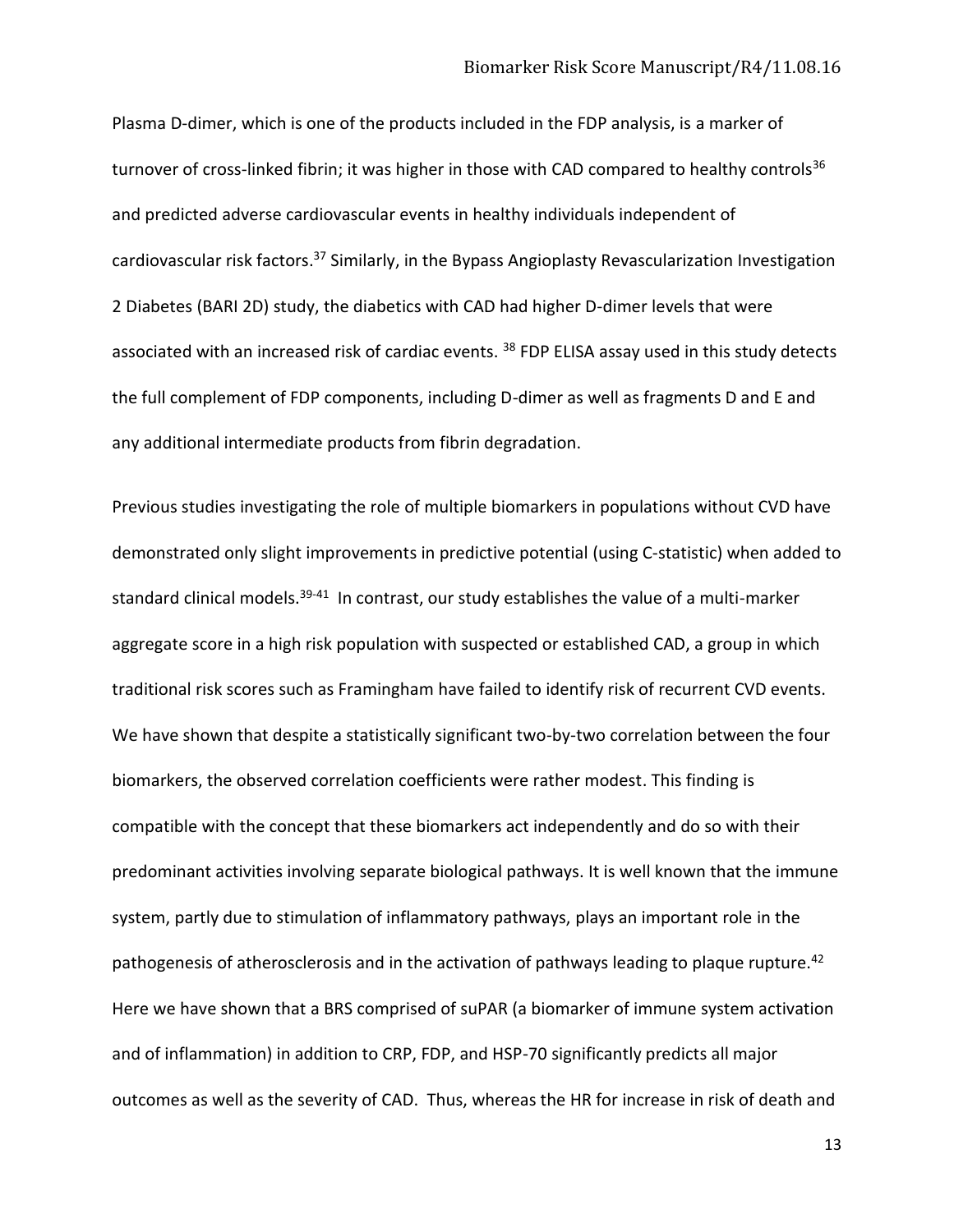MI was 5-fold greater in those who had 3 positive biomarkers compared to those with a BRS of 0 using the risk score described previously, the HR was 8.8-fold greater in those with 4 positive biomarkers using the 4 aggregate BRS.<sup>[6](#page-16-4)</sup> This corresponds to an average annual event rate of 21% in these patients. Use of this BRS in conjunction with other readily available clinical factors could potentially guide clinicians in appropriate identification of patients at highest risk with use of more aggressive treatment options, risk factor control, and behavioral modification counseling. Conversely, identification of patients at very low risk could prevent unnecessary testing in this population. Further studies are needed to evaluate the effect of the use of this BRS on tailoring of medical therapy.

#### Strengths and Limitations:

Our study has several strengths. We enrolled individuals of both genders and races, those with acute MI, and patients with a range of LVEF, reflecting a population that is high risk yet typical of those undergoing cardiac catheterization. Biomarker evaluation was performed at one time point by the same lab personnel, which minimized variability. C-statistic, NRI and IDI were calculated using survival models, which allows for better model discrimination and overall predictive ability. Limitations of our study include a one-time measurement of biomarkers that may not reflect fluctuations in their levels over time. Despite rigorous attempts in controlling for confounding variables, our inability to adjust for a well-validated comorbidity index in this study further adds to limitations. Our results need to be further validated and should not be generalized to a population without suspected or known CAD. Furthermore, future studies are needed to assess cost-effectiveness of using this multi-marker BRS in routine clinical practice.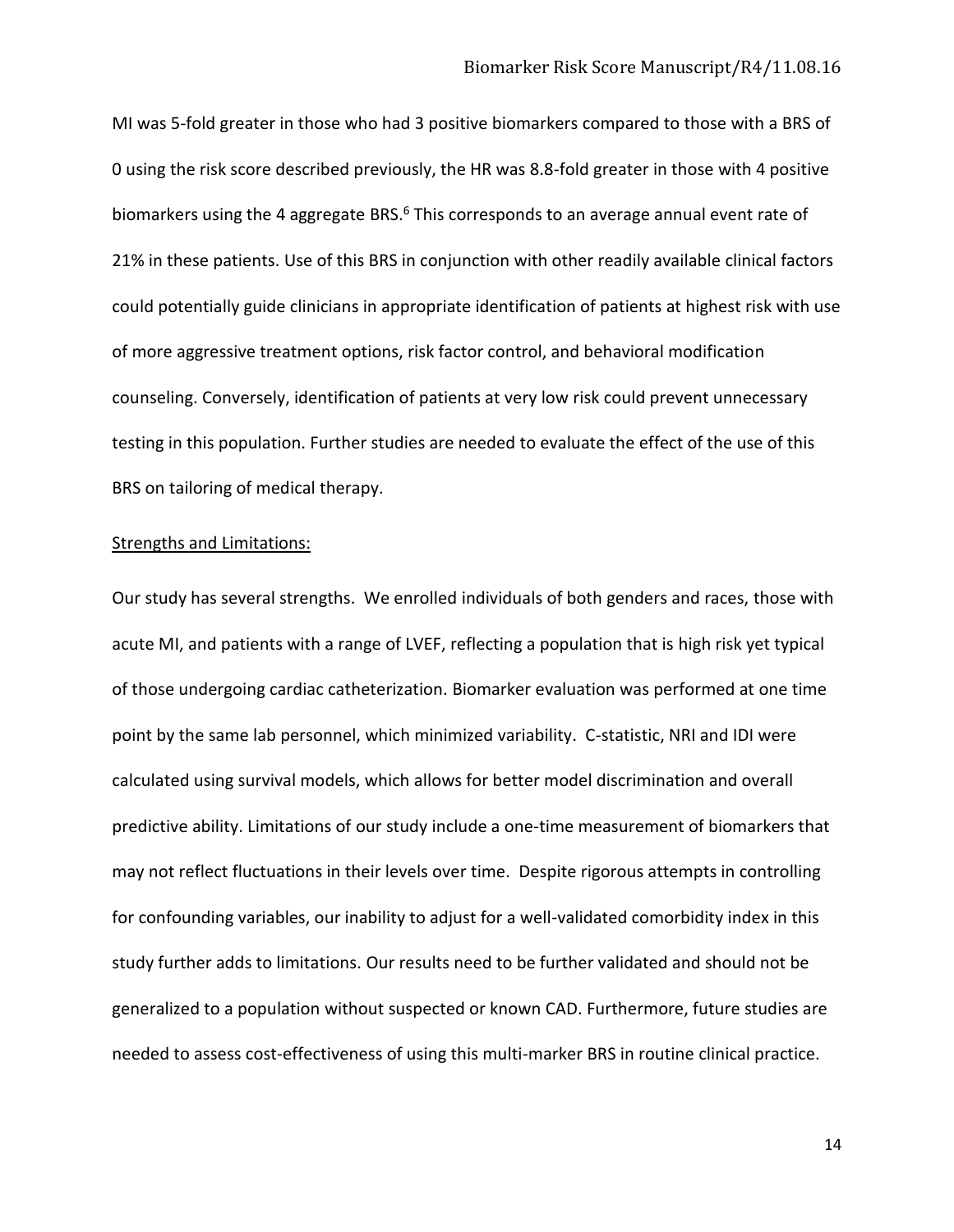In conclusion, a 4-BRS representing inflammation, coagulation, cell stress, and immune pathways significantly predicts risk of MI and death, and significantly improves risk reclassification above and beyond a 3-BRS. Whether more aggressive medical management in individuals with high BRS would lead to a decrease in the BRS, and whether such a decrease, if it occurs, modifies subsequent risk of outcomes, remains to be studied.

# **Acknowledgments**

We would like to thank the personnel at GenWay for analyzing the original 3 biomarkers (FDP, HSP-70, and CRP), and the members of the Emory Cardiovascular Biobank team, Emory Clinical Cardiovascular Research Institute (ECCRI), and Atlanta Clinical and Translational Science Institute for recruitment of participants, compilation of data, and preparation of samples.

# **Funding Sources**

AAQ is supported by 5P01HL101398-02, 1P20HL113451-01, 1R56HL126558-01, 1RF1AG051633- 01, R01 NS064162-01, R01 HL89650-01, HL095479-01, 1U10HL110302-01, 1DP3DK094346-01, 2P01HL086773-06A1. Funding for collection and management of samples was received from the Robert W. Woodruff Health Sciences Center Fund (Atlanta, GA), Emory Heart and Vascular Center (Atlanta, GA), Katz Family Foundation Preventive Cardiology Grant (Atlanta, GA), and National Institutes of Health (NIH) Grants UL1 RR025008 from the Clinical and Translational Science Award program. suPAR sample kits were provided by ViroGates (Denmark). Hs-CRP, measurements were conducted by FirstMark, Division of GenWay Biotech Inc (San Diego, CA). Hs-TnI was measured by Abbott Laboratories (Abbott Park, IL).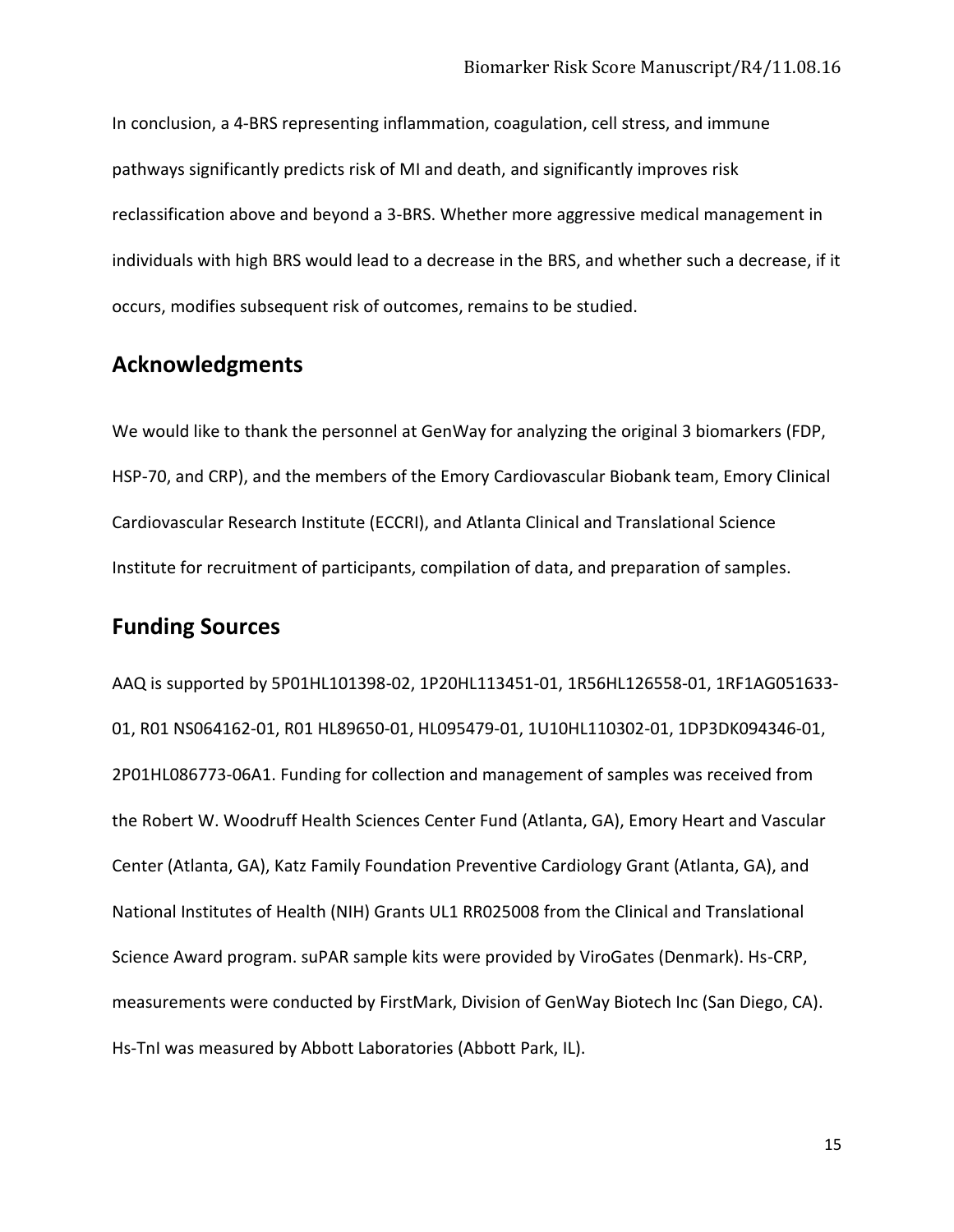# **References**

<span id="page-15-0"></span>1. Lozano R, Naghavi M, Foreman K, Lim S, Shibuya K, Aboyans V, Abraham J, Adair T, Aggarwal R, Ahn SY, Alvarado M, Anderson HR, Anderson LM, Andrews KG, Atkinson C, Baddour LM, Barker-Collo S, Bartels DH, Bell ML, Benjamin EJ, Bennett D, Bhalla K, Bikbov B, Bin Abdulhak A, Birbeck G, Blyth F, Bolliger I, Boufous S, Bucello C, Burch M, Burney P, Carapetis J, Chen H, Chou D, Chugh SS, Coffeng LE, Colan SD, Colquhoun S, Colson KE, Condon J, Connor MD, Cooper LT, Corriere M, Cortinovis M, de Vaccaro KC, Couser W, Cowie BC, Criqui MH, Cross M, Dabhadkar KC, Dahodwala N, De Leo D, Degenhardt L, Delossantos A, Denenberg J, Des Jarlais DC, Dharmaratne SD, Dorsey ER, Driscoll T, Duber H, Ebel B, Erwin PJ, Espindola P, Ezzati M, Feigin V, Flaxman AD, Forouzanfar MH, Fowkes FG, Franklin R, Fransen M, Freeman MK, Gabriel SE, Gakidou E, Gaspari F, Gillum RF, Gonzalez-Medina D, Halasa YA, Haring D, Harrison JE, Havmoeller R, Hay RJ, Hoen B, Hotez PJ, Hoy D, Jacobsen KH, James SL, Jasrasaria R, Jayaraman S, Johns N, Karthikeyan G, Kassebaum N, Keren A, Khoo JP, Knowlton LM, Kobusingye O, Koranteng A, Krishnamurthi R, Lipnick M, Lipshultz SE, Ohno SL, Mabweijano J, MacIntyre MF, Mallinger L, March L, Marks GB, Marks R, Matsumori A, Matzopoulos R, Mayosi BM, McAnulty JH, McDermott MM, McGrath J, Mensah GA, Merriman TR, Michaud C, Miller M, Miller TR, Mock C, Mocumbi AO, Mokdad AA, Moran A, Mulholland K, Nair MN, Naldi L, Narayan KM, Nasseri K, Norman P, O'Donnell M, Omer SB, Ortblad K, Osborne R, Ozgediz D, Pahari B, Pandian JD, Rivero AP, Padilla RP, Perez-Ruiz F, Perico N, Phillips D, Pierce K, Pope CA, 3rd, Porrini E, Pourmalek F, Raju M, Ranganathan D, Rehm JT, Rein DB, Remuzzi G, Rivara FP, Roberts T, De Leon FR, Rosenfeld LC, Rushton L, Sacco RL, Salomon JA, Sampson U, Sanman E, Schwebel DC,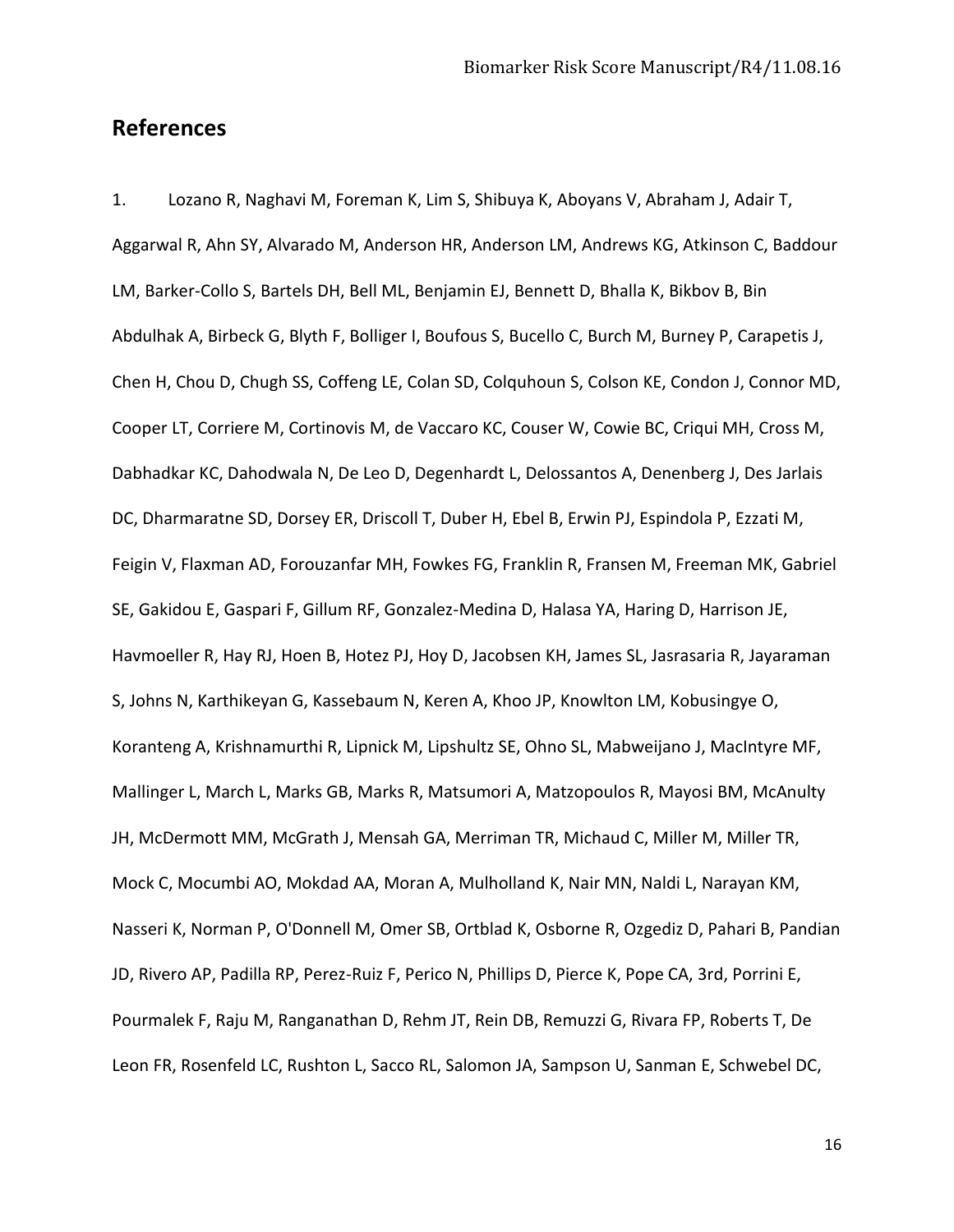Segui-Gomez M, Shepard DS, Singh D, Singleton J, Sliwa K, Smith E, Steer A, Taylor JA, Thomas B, Tleyjeh IM, Towbin JA, Truelsen T, Undurraga EA, Venketasubramanian N, Vijayakumar L, Vos T, Wagner GR, Wang M, Wang W, Watt K, Weinstock MA, Weintraub R, Wilkinson JD, Woolf AD, Wulf S, Yeh PH, Yip P, Zabetian A, Zheng ZJ, Lopez AD, Murray CJ, AlMazroa MA and Memish ZA. Global and regional mortality from 235 causes of death for 20 age groups in 1990 and 2010: a systematic analysis for the Global Burden of Disease Study 2010. *Lancet*. 2012;380:2095-128.

<span id="page-16-0"></span>2. Hansson GK. Inflammation, atherosclerosis, and coronary artery disease. *The New England journal of medicine*. 2005;352:1685-95.

<span id="page-16-1"></span>3. Wilson PW, D'Agostino RB, Levy D, Belanger AM, Silbershatz H and Kannel WB. Prediction of coronary heart disease using risk factor categories. *Circulation*. 1998;97:1837-47.

<span id="page-16-2"></span>4. Pencina MJ, D'Agostino RB, Sr., Larson MG, Massaro JM and Vasan RS. Predicting the 30 year risk of cardiovascular disease: the framingham heart study. *Circulation*. 2009;119:3078-84.

<span id="page-16-3"></span>5. Shlipak MG, Ix JH, Bibbins-Domingo K, Lin F and Whooley MA. Biomarkers to predict recurrent cardiovascular disease: the Heart and Soul Study. *The American journal of medicine*. 2008;121:50-7.

<span id="page-16-4"></span>6. Eapen DJ, Manocha P, Patel RS, Hammadah M, Veledar E, Wassel C, Nanjundappa RA, Sikora S, Malayter D, Wilson PW, Sperling L, Quyyumi AA and Epstein SE. Aggregate risk score based on markers of inflammation, cell stress, and coagulation is an independent predictor of adverse cardiovascular outcomes. *Journal of the American College of Cardiology*. 2013;62:329- 37.

<span id="page-16-5"></span>7. Fuhrman B. The urokinase system in the pathogenesis of atherosclerosis. *Atherosclerosis*. 2012;222:8-14.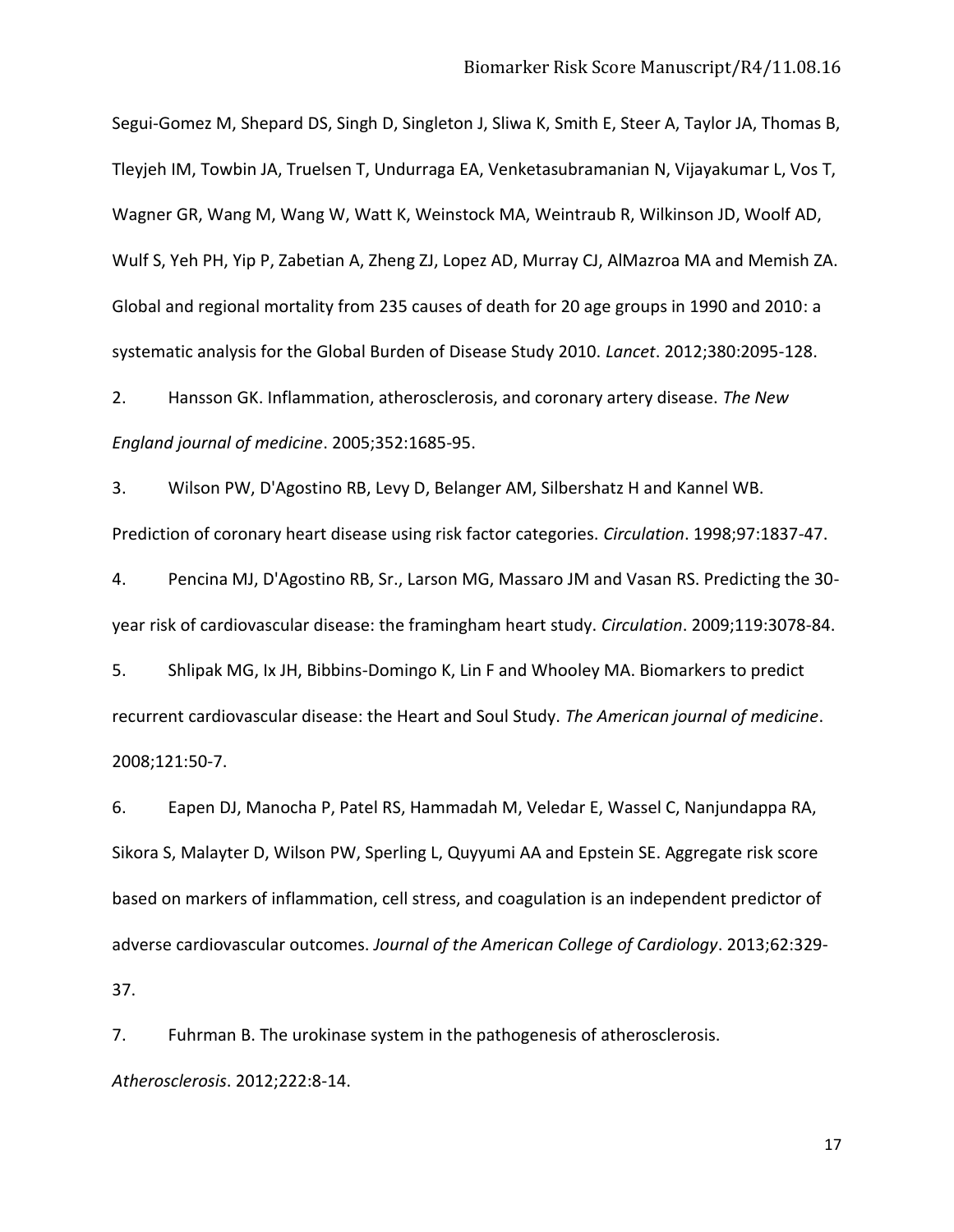<span id="page-17-0"></span>8. Eugen-Olsen J, Andersen O, Linneberg A, Ladelund S, Hansen TW, Langkilde A, Petersen J, Pielak T, Moller LN, Jeppesen J, Lyngbaek S, Fenger M, Olsen MH, Hildebrandt PR, Borch-Johnsen K, Jorgensen T and Haugaard SB. Circulating soluble urokinase plasminogen activator receptor predicts cancer, cardiovascular disease, diabetes and mortality in the general population. *Journal of internal medicine*. 2010;268:296-308.

<span id="page-17-1"></span>9. Lyngbaek S, Marott JL, Sehestedt T, Hansen TW, Olsen MH, Andersen O, Linneberg A, Haugaard SB, Eugen-Olsen J, Hansen PR and Jeppesen J. Cardiovascular risk prediction in the general population with use of suPAR, CRP, and Framingham Risk Score. *International journal of cardiology*. 2012;167:2904-11.

<span id="page-17-2"></span>10. Lyngbaek S, Marott JL, Moller DV, Christiansen M, Iversen KK, Clemmensen PM, Eugen-Olsen J, Jeppesen JL and Hansen PR. Usefulness of soluble urokinase plasminogen activator receptor to predict repeat myocardial infarction and mortality in patients with ST-segment elevation myocardial infarction undergoing primary percutaneous intervention. *Am J Cardiol*. 2012;110:1756-63.

<span id="page-17-3"></span>11. Eapen DJ, Manocha P, Ghasemzedah N, Patel RS, Al Kassem H, Hammadah M, Veledar E, Le NA, Pielak T, Thorball CW, Velegraki A, Kremastinos DT, Lerakis S, Sperling L and Quyyumi AA. Soluble urokinase plasminogen activator receptor level is an independent predictor of the presence and severity of coronary artery disease and of future adverse events. *Journal of the American Heart Association*. 2014;3:e001118.

12. Hayek SS, Sever S, Ko YA, Trachtman H, Awad M, Wadhwani S, Altintas MM, Wei C, Hotton AL, French AL, Sperling LS, Lerakis S, Quyyumi AA and Reiser J. Soluble Urokinase Receptor and Chronic Kidney Disease. *The New England journal of medicine*. 2015;373:1916-25.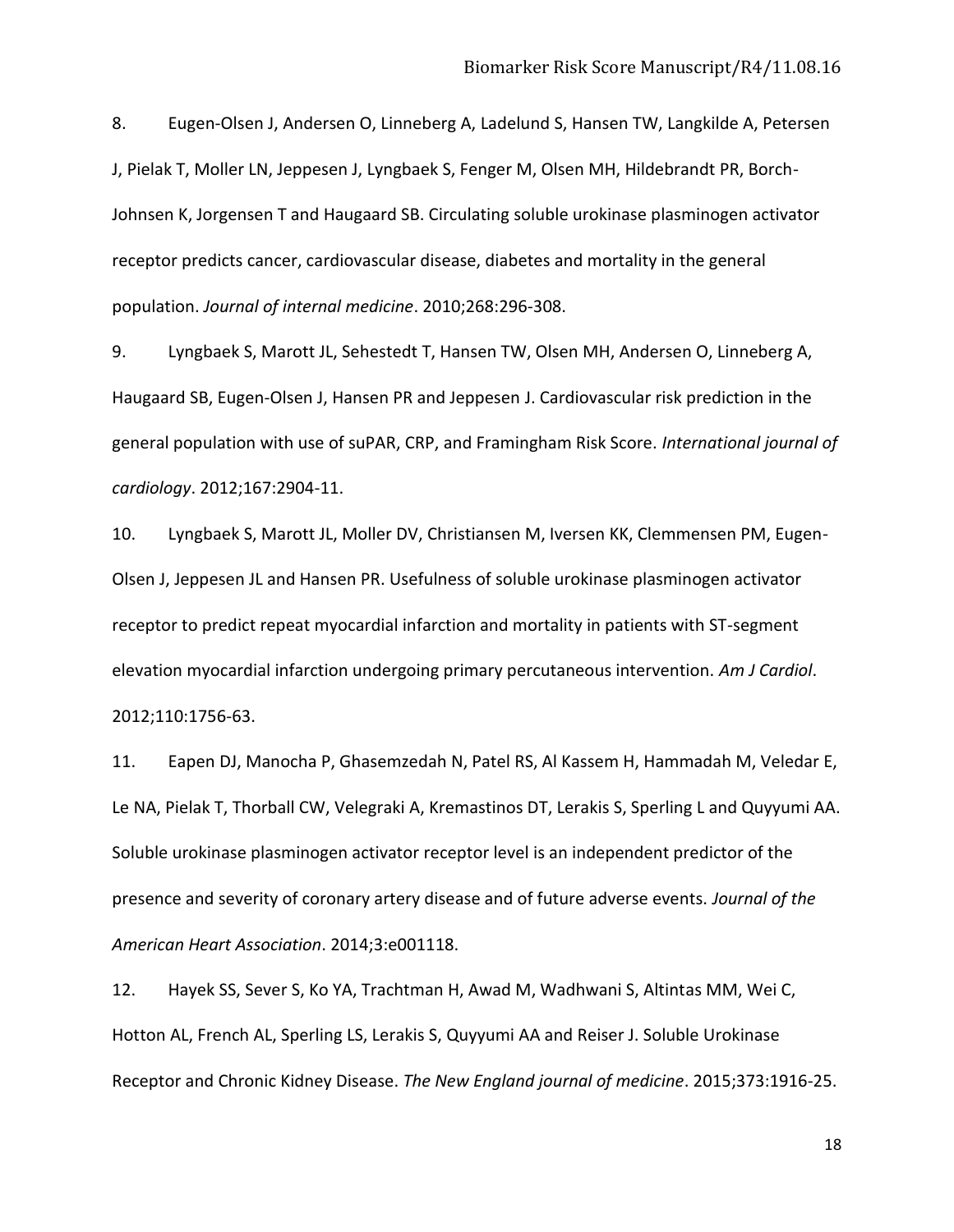<span id="page-18-0"></span>13. Thygesen K, Alpert JS, Jaffe AS, Simoons ML, Chaitman BR, White HD, Katus HA, Lindahl B, Morrow DA, Clemmensen PM, Johanson P, Hod H, Underwood R, Bax JJ, Bonow RO, Pinto F, Gibbons RJ, Fox KA, Atar D, Newby LK, Galvani M, Hamm CW, Uretsky BF, Steg PG, Wijns W, Bassand JP, Menasche P, Ravkilde J, Ohman EM, Antman EM, Wallentin LC, Armstrong PW, Januzzi JL, Nieminen MS, Gheorghiade M, Filippatos G, Luepker RV, Fortmann SP, Rosamond WD, Levy D, Wood D, Smith SC, Hu D, Lopez-Sendon JL, Robertson RM, Weaver D, Tendera M, Bove AA, Parkhomenko AN, Vasilieva EJ and Mendis S. Third universal definition of myocardial infarction. *Circulation*. 2012;126:2020-35.

<span id="page-18-1"></span>14. Austen WG, Edwards JE, Frye RL, Gensini GG, Gott VL, Griffith LS, McGoon DC, Murphy ML and Roe BB. A reporting system on patients evaluated for coronary artery disease. Report of the Ad Hoc Committee for Grading of Coronary Artery Disease, Council on Cardiovascular Surgery, American Heart Association. *Circulation*. 1975;51:5-40.

<span id="page-18-2"></span>15. Sinning C, Lillpopp L, Appelbaum S, Ojeda F, Zeller T, Schnabel R, Lubos E, Jagodzinski A, Keller T, Munzel T, Bickel C and Blankenberg S. Angiographic score assessment improves cardiovascular risk prediction: the clinical value of SYNTAX and Gensini application. *Clinical research in cardiology : official journal of the German Cardiac Society*. 2013;102:495-503.

<span id="page-18-3"></span>16. Youden WJ. Index for rating diagnostic tests. *Cancer*. 1950;3:32-5.

<span id="page-18-4"></span>17. Uno H, Cai T, Pencina MJ, D'Agostino RB and Wei LJ. On the C-statistics for evaluating overall adequacy of risk prediction procedures with censored survival data. *Stat Med*. 2011;30:1105-17.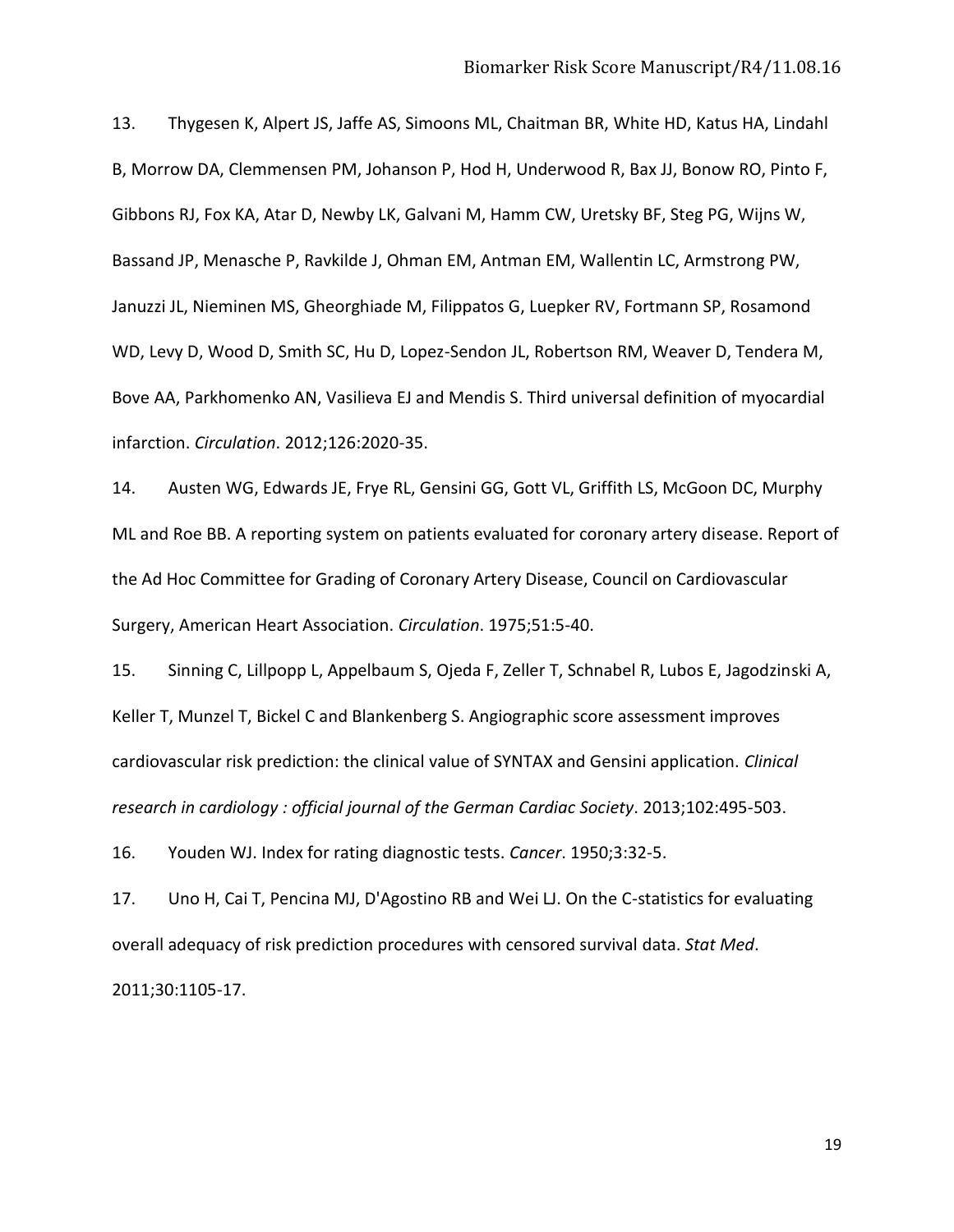18. Pencina MJ, D'Agostino RB and Steyerberg EW. Extensions of net reclassification improvement calculations to measure usefulness of new biomarkers. *Statistics in medicine*. 2011;30:11-21.

19. Uno H, Tian L, Cai T, Kohane IS and Wei L. A unified inference procedure for a class of measures to assess improvement in risk prediction systems with survival data. *Statistics in medicine*. 2013;32:2430-2442.

20. Pencina MJ, D'Agostino RB, D'Agostino RB and Vasan RS. Evaluating the added predictive ability of a new marker: from area under the ROC curve to reclassification and beyond. *Stat Med*. 2008;27:157-72; discussion 207-12.

<span id="page-19-0"></span>21. Clark O and Djulbegovic B. Forest plots in excel software(Data sheet). 2001.

<span id="page-19-1"></span>22. Waltz DA, Fujita RM, Yang X, Natkin L, Zhuo S, Gerard CJ, Rosenberg S and Chapman HA. Nonproteolytic role for the urokinase receptor in cellular migration in vivo. *American journal of respiratory cell and molecular biology*. 2000;22:316-22.

<span id="page-19-2"></span>23. Madsen CD and Sidenius N. The interaction between urokinase receptor and vitronectin in cell adhesion and signalling. *European journal of cell biology*. 2008;87:617-29.

24. Blasi F and Carmeliet P. uPAR: a versatile signalling orchestrator. *Nature reviews Molecular cell biology*. 2002;3:932-43.

25. Madsen CD, Ferraris GM, Andolfo A, Cunningham O and Sidenius N. uPAR-induced cell adhesion and migration: vitronectin provides the key. *The Journal of cell biology*. 2007;177:927- 39.

<span id="page-19-3"></span>26. Thuno M, Macho B and Eugen-Olsen J. suPAR: the molecular crystal ball. *Disease markers*. 2009;27:157-72.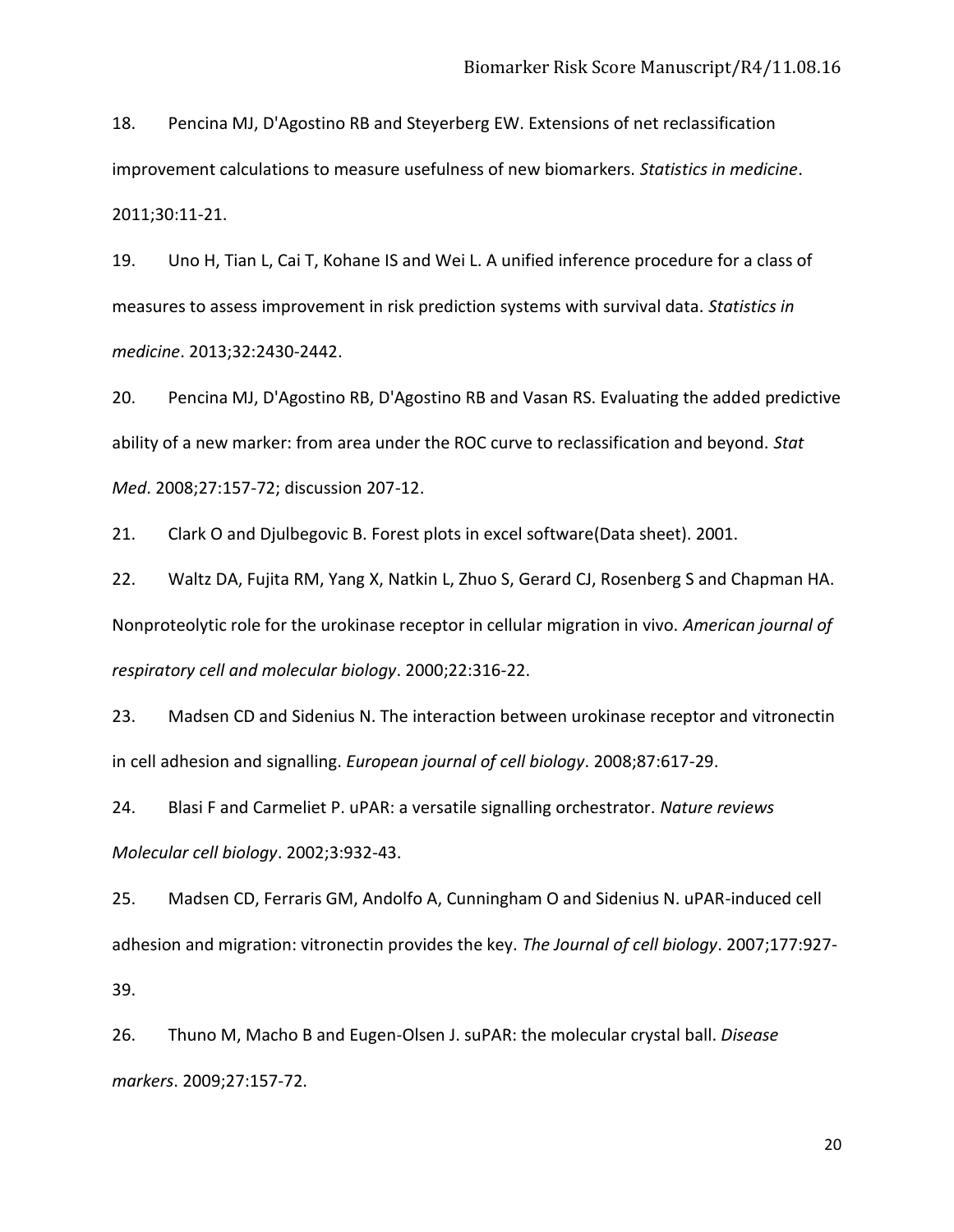<span id="page-20-0"></span>27. Kjellman A, Akre O, Gustafsson O, Hoyer-Hansen G, Lilja H, Norming U, Piironen T and Tornblom M. Soluble urokinase plasminogen activator receptor as a prognostic marker in men participating in prostate cancer screening. *Journal of internal medicine*. 2011;269:299-305.

<span id="page-20-1"></span>28. Persson M, Engstrom G, Bjorkbacka H and Hedblad B. Soluble urokinase plasminogen activator receptor in plasma is associated with incidence of CVD. Results from the Malmo Diet and Cancer Study. *Atherosclerosis*. 2012;220:502-5.

<span id="page-20-2"></span>29. Emerging Risk Factors C, Kaptoge S, Di Angelantonio E, Pennells L, Wood AM, White IR, Gao P, Walker M, Thompson A, Sarwar N, Caslake M, Butterworth AS, Amouyel P, Assmann G, Bakker SJ, Barr EL, Barrett-Connor E, Benjamin EJ, Bjorkelund C, Brenner H, Brunner E, Clarke R, Cooper JA, Cremer P, Cushman M, Dagenais GR, D'Agostino RB, Sr., Dankner R, Davey-Smith G, Deeg D, Dekker JM, Engstrom G, Folsom AR, Fowkes FG, Gallacher J, Gaziano JM, Giampaoli S, Gillum RF, Hofman A, Howard BV, Ingelsson E, Iso H, Jorgensen T, Kiechl S, Kitamura A, Kiyohara Y, Koenig W, Kromhout D, Kuller LH, Lawlor DA, Meade TW, Nissinen A, Nordestgaard BG, Onat A, Panagiotakos DB, Psaty BM, Rodriguez B, Rosengren A, Salomaa V, Kauhanen J, Salonen JT, Shaffer JA, Shea S, Ford I, Stehouwer CD, Strandberg TE, Tipping RW, Tosetto A, Wassertheil-Smoller S, Wennberg P, Westendorp RG, Whincup PH, Wilhelmsen L, Woodward M, Lowe GD, Wareham NJ, Khaw KT, Sattar N, Packard CJ, Gudnason V, Ridker PM, Pepys MB, Thompson SG and Danesh J. C-reactive protein, fibrinogen, and cardiovascular disease prediction. *The New England journal of medicine*. 2012;367:1310-20.

<span id="page-20-3"></span>30. Ridker PM, Glynn RJ and Hennekens CH. C-reactive protein adds to the predictive value of total and HDL cholesterol in determining risk of first myocardial infarction. *Circulation*. 1998;97:2007-11.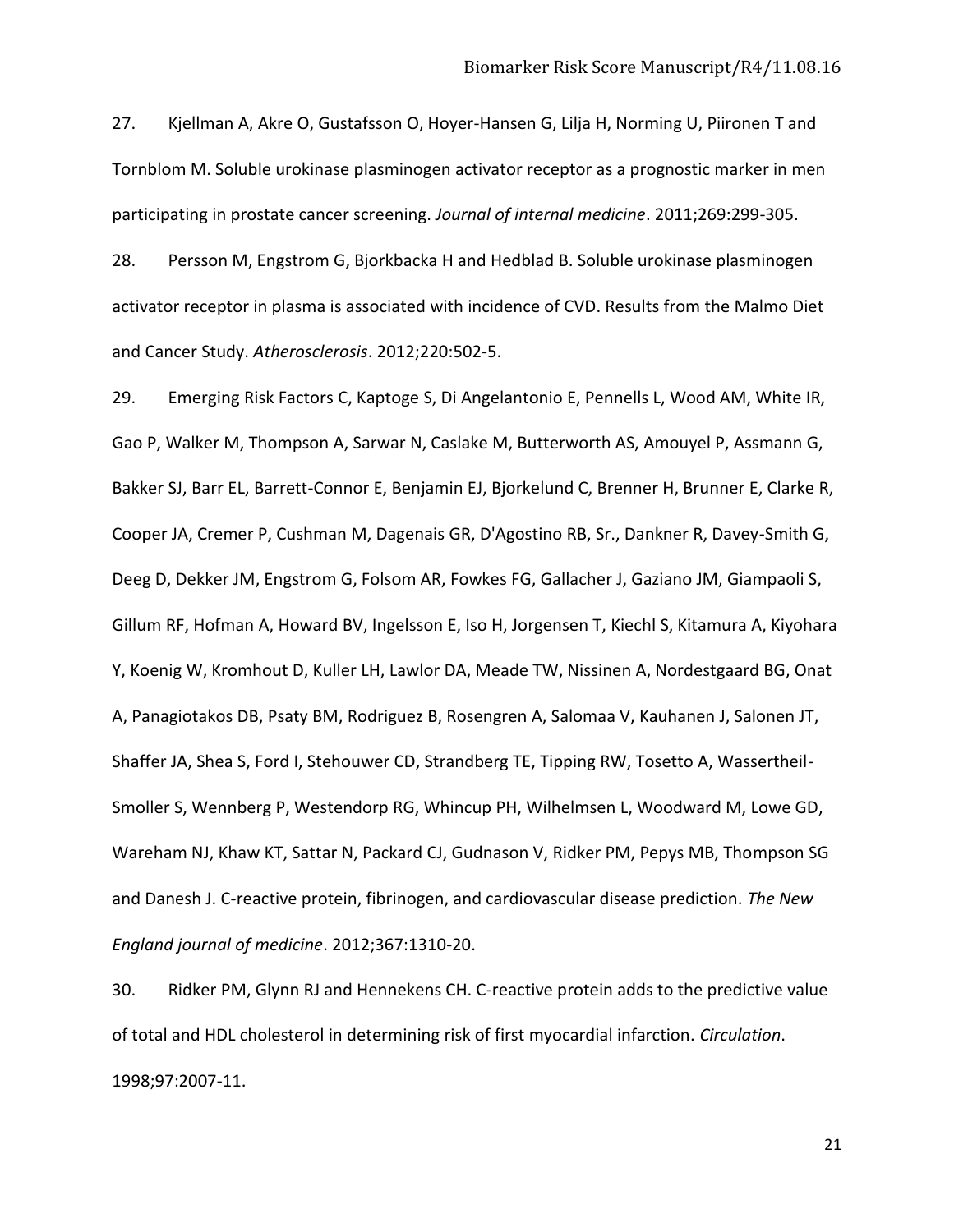<span id="page-21-0"></span>31. Sabatine MS, Morrow DA, Jablonski KA, Rice MM, Warnica JW, Domanski MJ, Hsia J, Gersh BJ, Rifai N, Ridker PM, Pfeffer MA, Braunwald E and Investigators P. Prognostic significance of the Centers for Disease Control/American Heart Association high-sensitivity Creactive protein cut points for cardiovascular and other outcomes in patients with stable coronary artery disease. *Circulation*. 2007;115:1528-36.

<span id="page-21-1"></span>32. Hemingway H, Philipson P, Chen R, Fitzpatrick NK, Damant J, Shipley M, Abrams KR, Moreno S, McAllister KS, Palmer S, Kaski JC, Timmis AD and Hingorani AD. Evaluating the quality of research into a single prognostic biomarker: a systematic review and meta-analysis of 83 studies of C-reactive protein in stable coronary artery disease. *PLoS medicine*. 2010;7:e1000286.

<span id="page-21-2"></span>33. Xu Q. Role of heat shock proteins in atherosclerosis. *Arteriosclerosis, thrombosis, and vascular biology*. 2002;22:1547-59.

<span id="page-21-3"></span>34. Zhu J, Quyyumi AA, Wu H, Csako G, Rott D, Zalles-Ganley A, Ogunmakinwa J, Halcox J and Epstein SE. Increased serum levels of heat shock protein 70 are associated with low risk of coronary artery disease. *Arteriosclerosis, thrombosis, and vascular biology*. 2003;23:1055-9.

<span id="page-21-4"></span>35. Fowkes FG, Lowe GD, Housley E, Rattray A, Rumley A, Elton RA, MacGregor IR and Dawes J. Cross-linked fibrin degradation products, progression of peripheral arterial disease, and risk of coronary heart disease. *Lancet*. 1993;342:84-6.

<span id="page-21-5"></span>36. Koenig W, Rothenbacher D, Hoffmeister A, Griesshammer M and Brenner H. Plasma fibrin D-dimer levels and risk of stable coronary artery disease: results of a large case-control study. *Arteriosclerosis, thrombosis, and vascular biology*. 2001;21:1701-5.

<span id="page-21-6"></span>37. Empana JP, Canoui-Poitrine F, Luc G, Juhan-Vague I, Morange P, Arveiler D, Ferrieres J, Amouyel P, Bingham A, Montaye M, Ruidavets JB, Haas B, Evans A, Ducimetiere P and Group PS.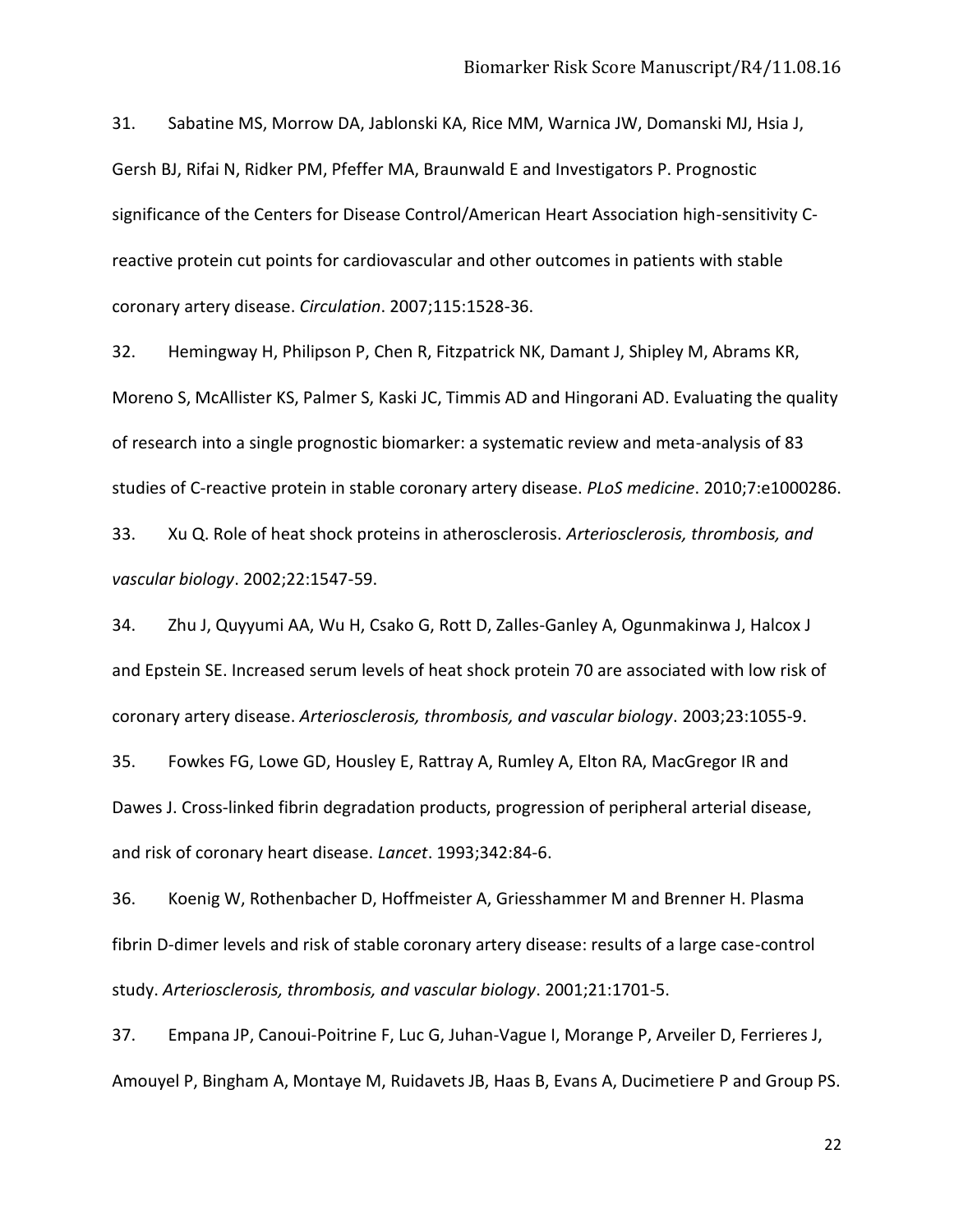Contribution of novel biomarkers to incident stable angina and acute coronary syndrome: the PRIME Study. *European heart journal*. 2008;29:1966-74.

<span id="page-22-0"></span>38. Sobel BE, Hardison RM, Genuth S, Brooks MM, McBane RD, 3rd, Schneider DJ, Pratley RE, Huber K, Wolk R, Krishnaswami A, Frye RL and Investigators BD. Profibrinolytic, antithrombotic, and antiinflammatory effects of an insulin-sensitizing strategy in patients in the Bypass Angioplasty Revascularization Investigation 2 Diabetes (BARI 2D) trial. *Circulation*. 2011;124:695-703.

<span id="page-22-1"></span>39. St-Pierre AC, Cantin B, Bergeron J, Pirro M, Dagenais GR, Despres JP and Lamarche B. Inflammatory markers and long-term risk of ischemic heart disease in men A 13-year follow-up of the Quebec Cardiovascular Study. *Atherosclerosis*. 2005;182:315-21.

40. Wang TJ, Gona P, Larson MG, Tofler GH, Levy D, Newton-Cheh C, Jacques PF, Rifai N, Selhub J, Robins SJ, Benjamin EJ, D'Agostino RB and Vasan RS. Multiple biomarkers for the prediction of first major cardiovascular events and death. *The New England journal of medicine*. 2006;355:2631-9.

41. Kim HC, Greenland P, Rossouw JE, Manson JE, Cochrane BB, Lasser NL, Limacher MC, Lloyd-Jones DM, Margolis KL and Robinson JG. Multimarker prediction of coronary heart disease risk: the Women's Health Initiative. *Journal of the American College of Cardiology*. 55:2080-91.

<span id="page-22-2"></span>42. Mann DL. The emerging role of innate immunity in the heart and vascular system: for whom the cell tolls. *Circulation research*. 2011;108:1133-45.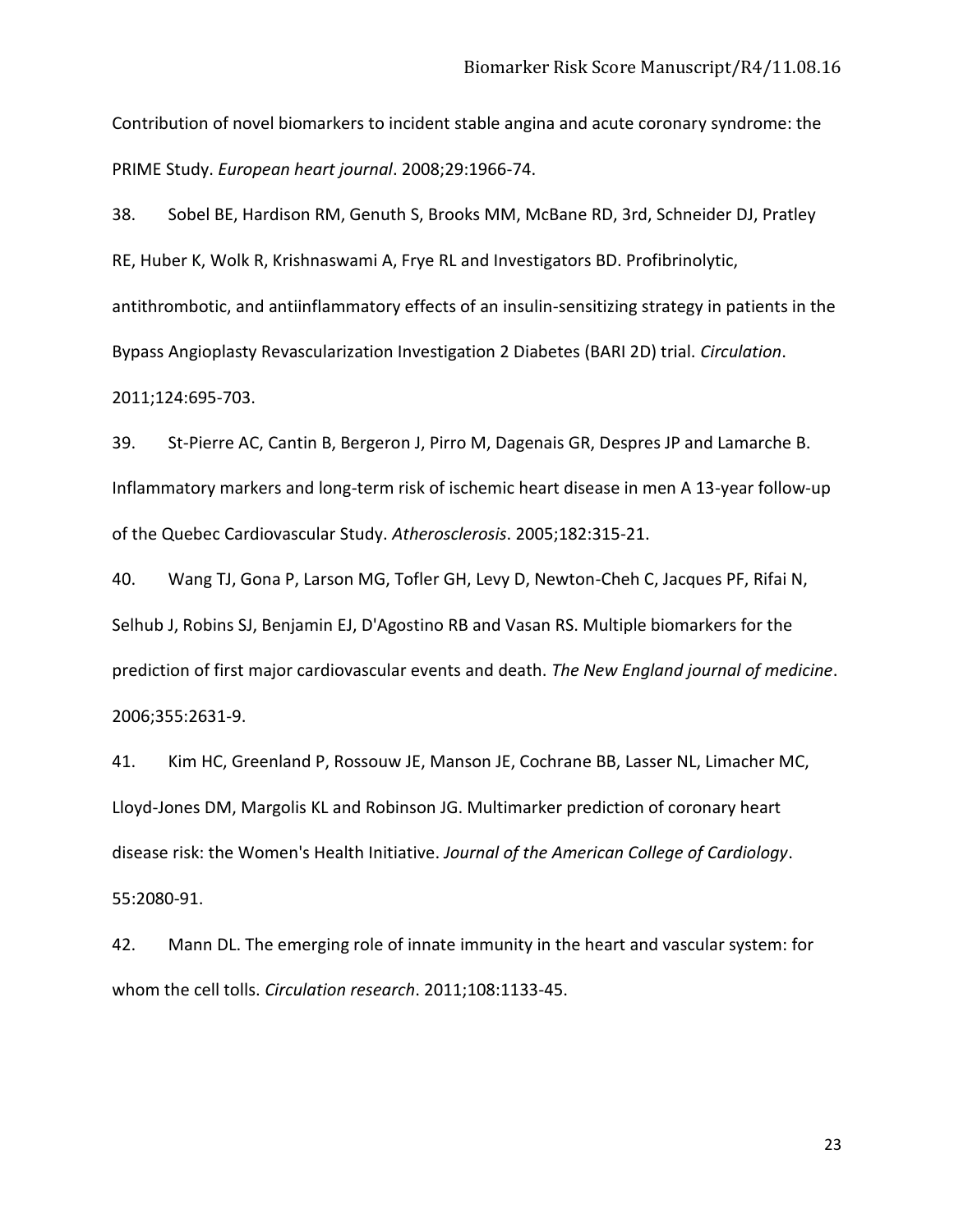## **Table 1. Baseline Characteristics**

|                                           | <b>Total</b><br><b>Number of elevated biomarkers</b> |            |             |              |              |             |                |
|-------------------------------------------|------------------------------------------------------|------------|-------------|--------------|--------------|-------------|----------------|
|                                           |                                                      | 0          | 1           | $\mathbf{2}$ | 3            | 4           |                |
|                                           |                                                      |            |             |              |              |             | P value<br>for |
| <b>Baseline Characteristics</b>           | $N = 3278$                                           | $N = 923$  | $N = 1141$  | $N = 796$    | $N = 332$    | $N = 86$    | <b>Trend</b>   |
| <b>Demographics</b>                       |                                                      |            |             |              |              |             |                |
| Age (years)                               | $63 + 12$                                            | $62 + 11$  | $62 + 13$   | 64±12        | 66±11        | 66±11       | < 0.001        |
| Male Gender, N (%)                        | 2105 (64%)                                           | 686 (74%)  | 740 (65%)   | 437 (55%)    | 189 (57%)    | 53 (62%)    | < 0.001        |
| Caucasian, N (%)                          | 2709 (83%)                                           | 793 (86%)  | 939 (82%)   | 647 (81%)    | 264 (79%)    | 66 (78%)    | 0.015          |
| Systolic BP (mmHg)                        | 137±23                                               | 136±20     | $137+23$    | $138+23$     | 138±26       | 132±24      | 0.062          |
| Diastolic BP (mmHg)                       | 76±12                                                | 76±11      | 76±12       | 75±12        | 75±13        | 74±11       | 0.045          |
| BMI (kg/m2)                               | 30±6                                                 | 29±5       | 30±6        | 30±7         | 30±7         | 28±6        | < 0.001        |
| <b>Comorbidities</b>                      |                                                      |            |             |              |              |             |                |
| Acute MI on presentation, N (%)           | 389 (11%)                                            | 57 (6.3%)  | 141 (12.5%) | 110 (14%)    | 60 (18%)     | 1(1.2%)     | < 0.001        |
| History of prior MI, N (%)                | 981 (31%)                                            | 251 (28%)  | 319 (29%)   | 259 (33%)    | 124 (38%)    | 28 (34%)    | 0.001          |
| Diabetes, N (%)                           | 1033 (31%)                                           | 199 (22%)  | 329 (29%)   | 316 (40%)    | 146 (44%)    | 43 (50%)    | < 0.001        |
| Hypertension, N (%)                       | 2362 (72%)                                           | 632 (68%)  | 818 (72%)   | 597 (75%)    | 255 (77%)    | 60 (70%)    | 0.010          |
| Dyslipidemia, N (%)                       | 2291 (70%)                                           | 660 (71%)  | 805 (71%)   | 550 (69%)    | 229 (69%)    | 47 (55%)    | 0.024          |
| Current Smoking, N (%)                    | 484 (15%)                                            | 90 (10%)   | 191 (17%)   | 143 (18%)    | 53 (17%)     | 7(8.4%)     | < 0.001        |
| History of prior CABG, N (%)              | 721 (22%)                                            | 192 (21%)  | 233 (20%)   | 169 (21%)    | 96 (29%)     | 31 (36%)    | < 0.001        |
| History of prior Angioplasty, N (%)       | 1342 (42%)                                           | 382 (42%)  | 462 (41%)   | 328 (42%)    | 137 (42%)    | 33 (39%)    | 0.963          |
| LVEF (%)                                  | $53 + 12$                                            | 55±11      | 54±12       | $52 + 14$    | 50±14        | 44±18       | < 0.001        |
| <b>Medications</b>                        |                                                      |            |             |              |              |             |                |
| Statin use, N (%)                         | 2378 (72%)                                           | 696 (75%)  | 831 (73%)   | 568 (71%)    | 231 (70%)    | 52 (60%)    | 0.016          |
| Aspirin use, N (%)                        | 2652 (81%)                                           | 749 (81%)  | 931 (82%)   | 637 (80%)    | 272 (82%)    | 63 (73%)    | 0.371          |
| Clopidogrel use, N (%)                    | 1516 (46%)                                           | 412 (45%)  | 532 (47%)   | 353 (44%)    | 183 (55%)    | 36 (42%)    | 0.010          |
| Beta Blocker use, N (%)                   | 2075 (63%)                                           | 523 (57%)  | 720 (63%)   | 538 (68%)    | 235 (71%)    | 59 (69%)    | < 0.001        |
| ACE-inh/ARB use, N (%)                    | 2042 (62%)                                           | 536 (58%)  | 748 (67%)   | 504 (63%)    | 208 (63%)    | 46 (53%)    | 0.004          |
| <b>Angiographic findings</b>              |                                                      |            |             |              |              |             |                |
| Gensini Angiographic Score [median (IQR)] | 12 (0-50)                                            | $11(0-50)$ | $11(0-48)$  | 12 (0-48)    | $20(2.1-61)$ | 20 (1.4-85) | 0.001          |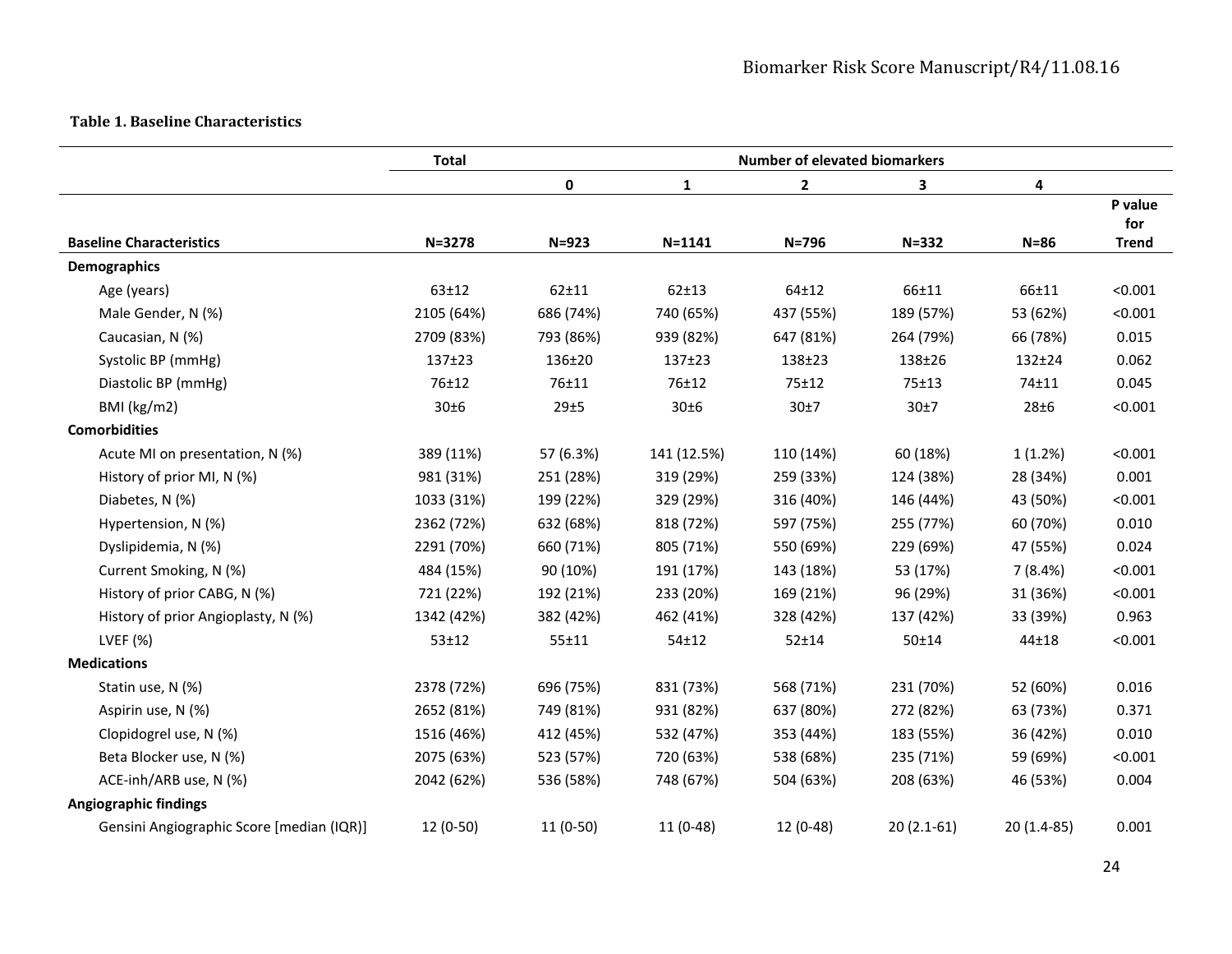| ≥50% epicardial vessel stenosis, $N$ (%)    | 2026 (66%)     | 547 (63%)      | 706 (66%)       | 494 (68%)      | 225 (73%)        | 54 (68%)       | 0.024   |
|---------------------------------------------|----------------|----------------|-----------------|----------------|------------------|----------------|---------|
| Visually normal coronaries, N (%)           | 656 (20%)      | 208 (22.5%)    | 240 (21%)       | 155 (19%)      | 44 (13%)         | 9(11%)         | 0.001   |
| Laboratory values                           |                |                |                 |                |                  |                |         |
| GFR (ml/min)                                | 76±47          | 81±44          | 82±49           | 71±49          | 60±44            | $54 + 43$      | < 0.001 |
| LDL (mg/dl)                                 | 99±37          | 98±35          | $102 + 39$      | 100±38         | 96±39            | 97±35          | 0.070   |
| HDL (mg/dl)                                 | $42 + 13$      | 43±12          | $42 + 13$       | $41 + 12$      | 40±13            | $42 + 15$      | 0.002   |
| <b>Biomarkers</b>                           |                |                |                 |                |                  |                |         |
| CRP (mg/l) [median (IQR)]                   | $3.0(1.2-7.6)$ | $1.1(0.6-1.9)$ | $3.4(1.45-6.9)$ | $6.0(3.2-10)$  | $9.6(4.7-18)$    | $8.9(4.9-22)$  | < 0.001 |
| HSP-70 (ng/ml) [median (IQR)]               | $0.0(0.0-0.0)$ | $0.0(0.0-0.0)$ | $0.0(0.0-0.0)$  | $0.0(0.0-8.0)$ | $4.0(0.0-189.2)$ | 264 (106-635)  | < 0.001 |
| FDP (µg/ml) [median (IQR)]                  | $0.5(0.3-0.8)$ | $0.4(0.3-0.5)$ | $0.5(0.3-0.7)$  | $0.6(0.4-1.0)$ | $1.2(0.7-2.1)$   | $1.7(1.2-4.6)$ | < 0.001 |
| suPAR (ng/ml) [median (IQR)]                | $3.0(2.3-3.9)$ | $2.4(2.0-2.9)$ | $2.8(2.2-3.4)$  | $3.9(3.0-4.9)$ | $4.5(3.7-6.0)$   | $5.3(4.1-7.1)$ | < 0.001 |
| <b>Management Strategy</b>                  |                |                |                 |                |                  |                | 0.539   |
| Medical Management, N (%)                   | 1863 (57%)     | 551 (60%)      | 632 (55%)       | 443 (56%)      | 188 (57%)        | 49 (57%)       | $- -$   |
| Revascularization, N (%)                    | 1260 (38%)     | 337 (36%)      | 449 (39.4%)     | 316 (40%)      | 127 (38.3%)      | 31 (36%)       |         |
| Other, N (%)                                | 155 (4.7%)     | 35 (3.8%)      | 60 (5.3%)       | 37 (4.6%)      | 17 (5.1%)        | 6 (7%)         |         |
| <b>Follow-up Events</b>                     |                |                |                 |                |                  |                |         |
| MI, N (%)                                   | 116 (3%)       | 16 (2%)        | 40 (3%)         | 25 (3%)        | 29 (9%)          | 6(7%)          | < 0.001 |
| All-cause death, N (%)                      | 269 (8%)       | 21 (2%)        | 46 (4%)         | 79 (10%)       | 86 (26%)         | 37 (43%)       | < 0.001 |
| Cardiovascular death, N (%)                 | 153 (5%)       | 14 (1%)        | 27 (2%)         | 43 (5%)        | 48 (14%)         | 21 (24%)       | < 0.001 |
| All-cause death/MI, N (%)                   | 363 (11%)      | 34 (4%)        | 82 (7%)         | 98 (12%)       | 109 (33%)        | 40 (46%)       | < 0.001 |
| All-cause death/MI/revascularization, N (%) | 628 (19%)      | 92 (10%)       | 187 (16%)       | 167 (21%)      | 138 (42%)        | 44 (51%)       | < 0.001 |
| All-cause death/MI/stroke, N (%)            | 392 (12%)      | 39 (4%)        | 91 (8%)         | 108 (14%)      | 113 (34%)        | 41 (48%)       | < 0.001 |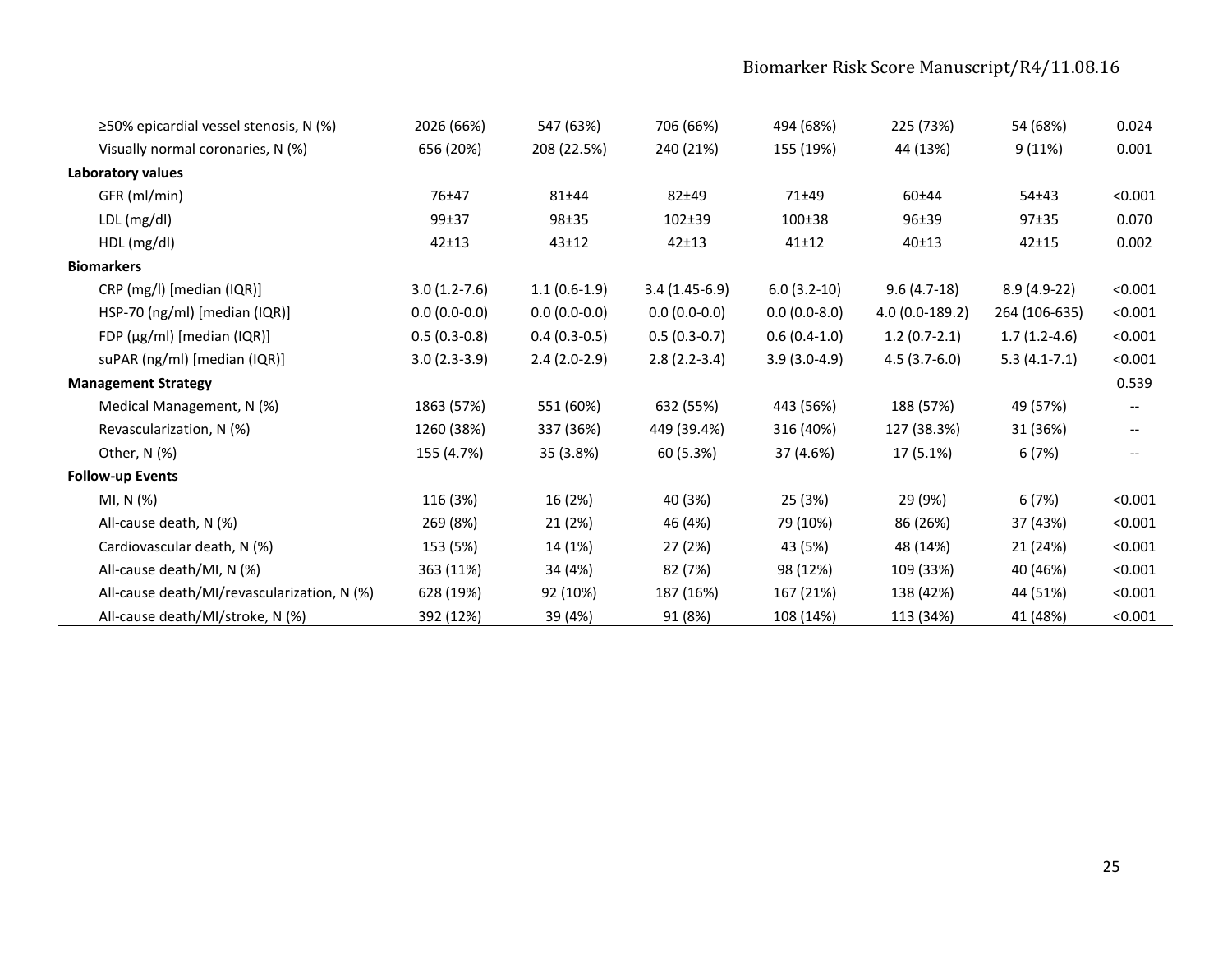|              | <b>HSP-70</b> | <b>FDP</b> | <b>CRP</b> |
|--------------|---------------|------------|------------|
|              |               |            |            |
| <b>suPAR</b> |               |            |            |
| r*           | 0.16          | 0.27       | 0.27       |
| p            | < 0.001       | < 0.001    | < 0.001    |
| <b>CRP</b>   |               |            |            |
| r            | 0.072         | 0.22       |            |
| p            | < 0.001       | < 0.001    |            |
| <b>FDP</b>   |               |            |            |
| r            | 0.18          |            |            |
| р            | < 0.001       |            |            |
|              |               |            |            |

### **Table 2. Associations between biomarkers**

\*R value represents correlation coefficient of the Spearman bivariate correlation test. Statistically significant direct two-by-two correlations were observed between biomarkers.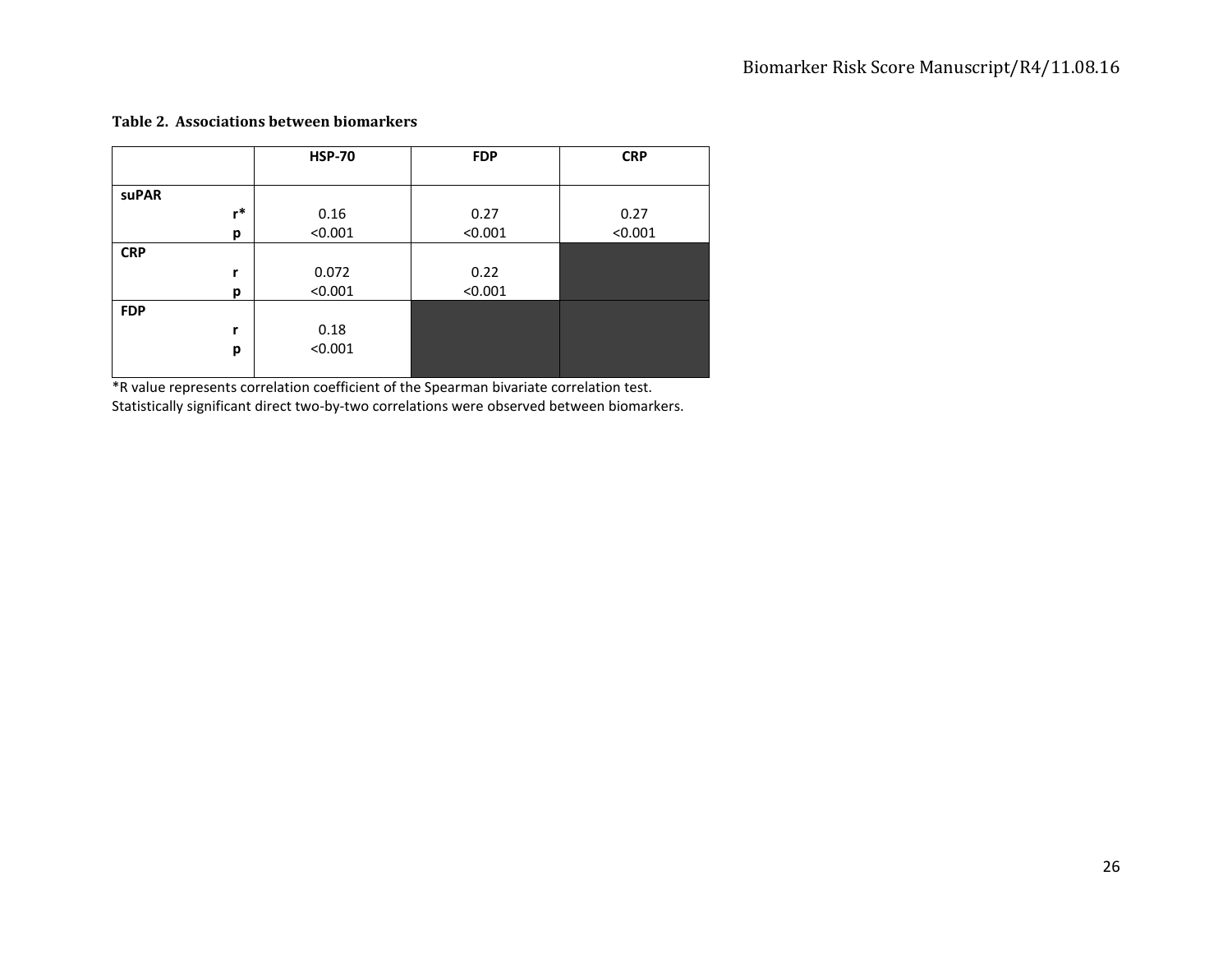|                              | <b>All-Cause Death</b><br>Cardiovascular Death* |                              | <b>All-Cause Death and MI</b> | All-Cause Death, MI,                                    | All-Cause Death, MI, Stroke  |  |  |  |
|------------------------------|-------------------------------------------------|------------------------------|-------------------------------|---------------------------------------------------------|------------------------------|--|--|--|
|                              | <b>HR (95% CI); p-value</b>                     | <b>HR (95% CI); p-value</b>  | <b>HR (95% CI); p-value</b>   | <b>Revascularization</b><br><b>HR (95% CI); p-value</b> | <b>HR (95% CI); p-value</b>  |  |  |  |
| All biomarkers in same model |                                                 |                              |                               |                                                         |                              |  |  |  |
| CRP ≥3.0 mg/L                | $1.69$ (1.26-2.27), p<0.001                     | 1.57 (0.39-6.38), $p=0.53$   | 1.58 $(1.24-2.02)$ , p<0.001  | 1.31 $(1.09-1.56)$ , p=0.003                            | $1.58(1.25-2.00)$ , p<0.001  |  |  |  |
| $HSP70 > 0.313$ ng/mL        | $1.98(1.46-2.67)$ , p<0.001                     | 1.79 $(1.17-2.73)$ , p=0.01  | 2.22 (1.71-2.87), p<0.001     | $1.94$ (1.60-2.35), p<0.001                             | $1.99(1.56-2.55)$ , p<0.001  |  |  |  |
| FDP $\geq 1.0$ ug/mL         | $1.87$ (1.42-2.46), p<0.001                     | 1.79 $(1.25-2.58)$ , p=0.002 | $1.57$ (1.23-1.99), p<0.001   | 1.41 (1.16-1.70), p<0.001                               | 1.60 $(1.27-2.01)$ , p<0.001 |  |  |  |
| $suPAR \geq 3.5$ ng/ml       | $2.31(1.71-3.13)$ , p<0.001                     | $2.12$ (1.37-3.26), p<0.001  | 1.83 $(1.43-2.35)$ , p<0.001  | $1.29$ (1.07-1.55), p=0.006                             | $1.78(1.40-2.25)$ , p<0.001  |  |  |  |
| Categorical                  |                                                 |                              |                               |                                                         |                              |  |  |  |
| 1 vs 0 markers               | $1.68$ (0.96-2.93), p=0.065                     | $1.59$ (0.79-3.19), p=0.20   | $1.81(1.19-2.76)$ , p=0.005   | 1.63 $(1.25-2.11)$ , p<0.001                            | 1.74 $(1.18-2.59)$ , p=0.005 |  |  |  |
| 2 vs 0 markers*              | 3.40 (2.0-5.76), p<0.001                        | $2.52$ (1.27-5.01), p=0.01   | 2.59 (1.70-3.94). p<0.001     | 1.93 $(1.47-2.54)$ , p<0.001                            | 2.49 (1.68-3.69), p<0.001    |  |  |  |
| 3 vs 0 markers*              | 7.59 (4.46-12.91), p<0.001                      | 5.60 (2.72-11.56), p<0.001   | $6.17(4.05-9.40)$ , p<0.001   | $3.68$ (2.75-4.91), p<0.001                             | 5.60 (3.76-8.34), p<0.001    |  |  |  |
| 4 vs 0 markers*              | 11.87 (6.5-21.65), p<0.001                      | 6.76 (2.81-16.26), p<0.001   | 8.8 (5.32-14.57), p<0.001     | 4.17 (2.82-6.17), p<0.001                               | 7.99 (4.93-12.93), p<0.001   |  |  |  |

#### **Table 3. Association between major cardiovascular events and the biomarkers individually and as the BRS.**

Analyses were adjusted for age, gender, race, body mass index, glomerular filtration rate, acute myocardial infarction, history of previous myocardial infarction, hypertension, dyslipidemia, diabetes, left ventricular ejection fraction, history of coronary bypass graft surgery, history of coronary angioplasty, active smoking, Gensini angiographic severity score, aspirin use, Statin use, and Clopidogrel use. \*Fine and Gray's sub-distribution hazard model was used to analyze cardiovascular death outcome, considering non-cardiovascular death as the competing risk event. Since no patients with 0 elevated markers experienced cardiovascular death in the data, patients with 0 or 1 elevated marker was treated as the reference category for the analysis of cardiovascular death.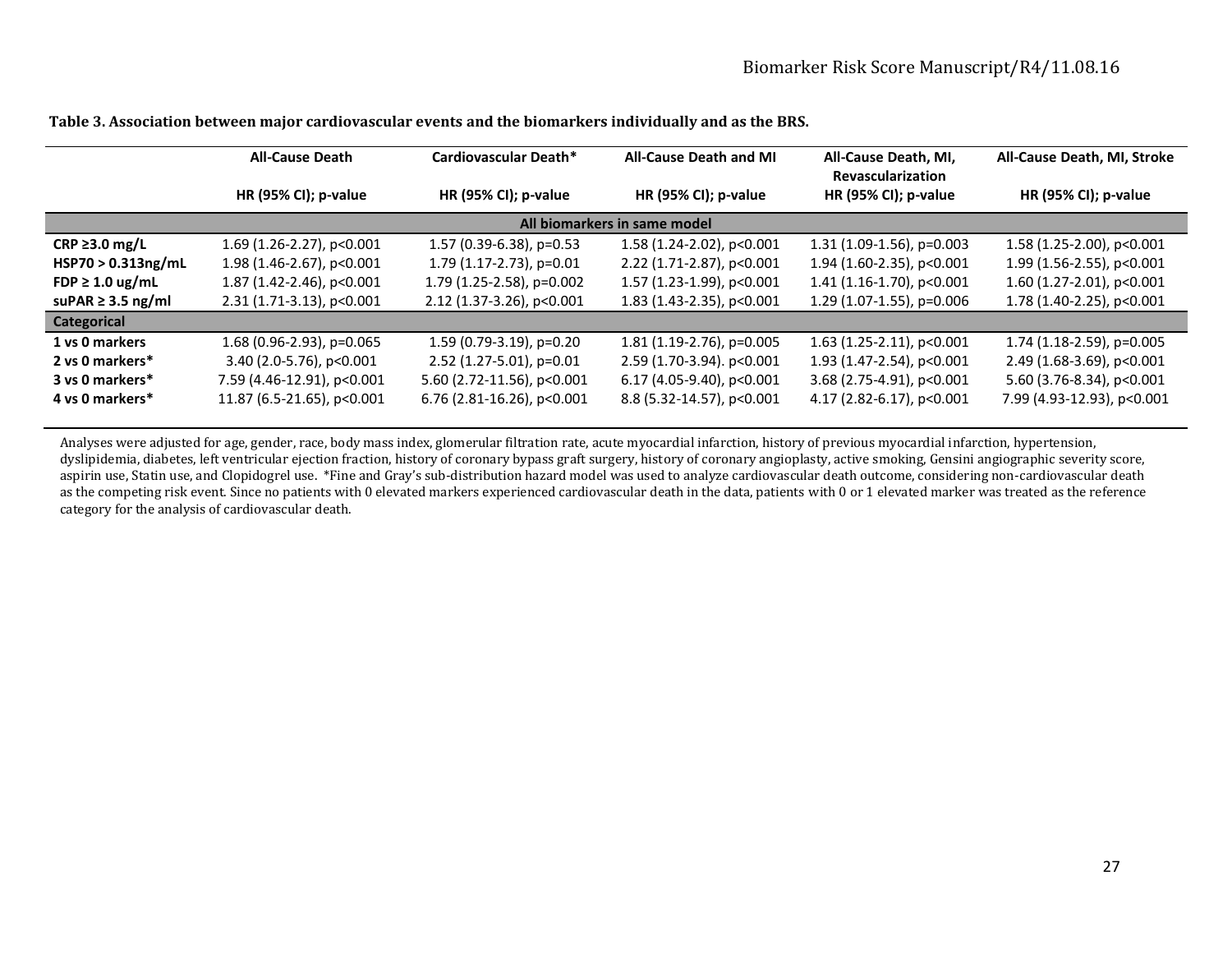| Model                                       | C-statistic (95% CI)             | ΔC-Statistic (95%CI) | Continuous NRI (95% CI) | Relative IDI (95% CI) |  |  |  |
|---------------------------------------------|----------------------------------|----------------------|-------------------------|-----------------------|--|--|--|
|                                             | <b>All-cause Death/MI</b>        |                      |                         |                       |  |  |  |
| <b>3 Biomarker Risk Score</b>               | $0.71(0.67-0.75)$                |                      |                         |                       |  |  |  |
| 3 Biomarker Risk Score + suPAR              | $0.74(0.70-0.78)$                | 0.03(0.01, 0.05)     | $0.60(0.28-0.96)$       | $0.10(0.03-0.17)$     |  |  |  |
|                                             | <b>All-cause Death</b>           |                      |                         |                       |  |  |  |
| <b>3 Biomarker Risk Score</b>               | $0.71(0.67-0.75)$                |                      |                         |                       |  |  |  |
| 3 Biomarker Risk Score + suPAR              | $0.74(0.70-0.78)$                | 0.03(0.01, 0.06)     | $0.61(0.27-0.99)$       | $0.11(0.03-0.19)$     |  |  |  |
|                                             | <b>Cardiovascular Death</b>      |                      |                         |                       |  |  |  |
| <b>3 Biomarker Risk Score</b>               | $0.71(0.66-0.76)$                |                      |                         |                       |  |  |  |
| <b>3 Biomarker Risk Score + suPAR</b>       | $0.73(0.68-0.79)$                | $0.02(0.00-0.05)$    | $0.60(0.13-0.86)$       | $0.08(0.01-0.16)$     |  |  |  |
| <b>All-Cause Death/MI/Revascularization</b> |                                  |                      |                         |                       |  |  |  |
| <b>3 Biomarker Risk Score</b>               | $0.66(0.63-0.69)$                |                      |                         |                       |  |  |  |
| <b>3 Biomarker Risk Score + suPAR</b>       | $0.67(0.64-0.70)$                | $0.01(0.00-0.02)$    | $0.57(0.26-0.83)$       | $0.05(0.01-0.09)$     |  |  |  |
|                                             | <b>All-Cause Death/MI/Stroke</b> |                      |                         |                       |  |  |  |
| <b>3 Biomarker Risk Score</b>               | $0.70(0.66-0.75)$                |                      |                         |                       |  |  |  |
| 3 Biomarker Risk Score + suPAR              | $0.73(0.70-0.77)$                | $0.03(0.01-0.05)$    | $0.60(0.10-0.99)$       | $0.10(0.02 - 0.16)$   |  |  |  |

#### **Table 4. Discrimination analysis of the biomarker risk score with major cardiovascular events.**

\*Baseline model comprised of age, gender, race, body mass index, a history of smoking, glomerular filtration rate, history of myocardial infarction, history of revascularization (coronary bypass graft or percutaneous coronary intervention), hypertension, dyslipidemia, diabetes, left ventricular ejection fraction, presence of obstructive coronary artery disease, aspirin use, statin use, and clopidogrel use.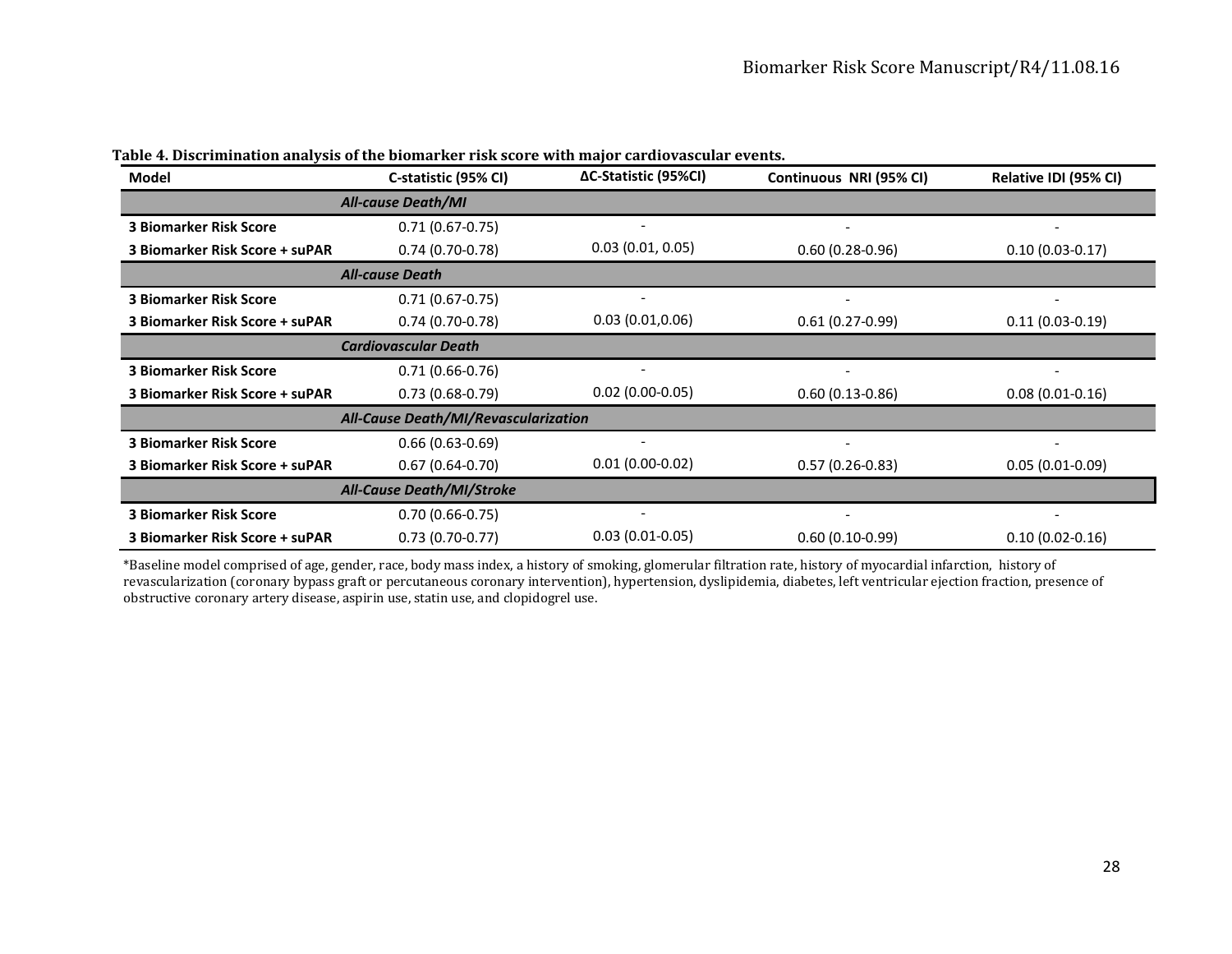### **Figure Legends:**

Figure 1. Cumulative incidence plots for all-cause death (A), cardiovascular death (B), and all-cause death/MI (C) per category of the

biomarker risk score.

Figure 2. Annual event rates of major cardiovascular events in each category of the biomarker risk score. Percent of patients within

each biomarker risk category is listed beside each score.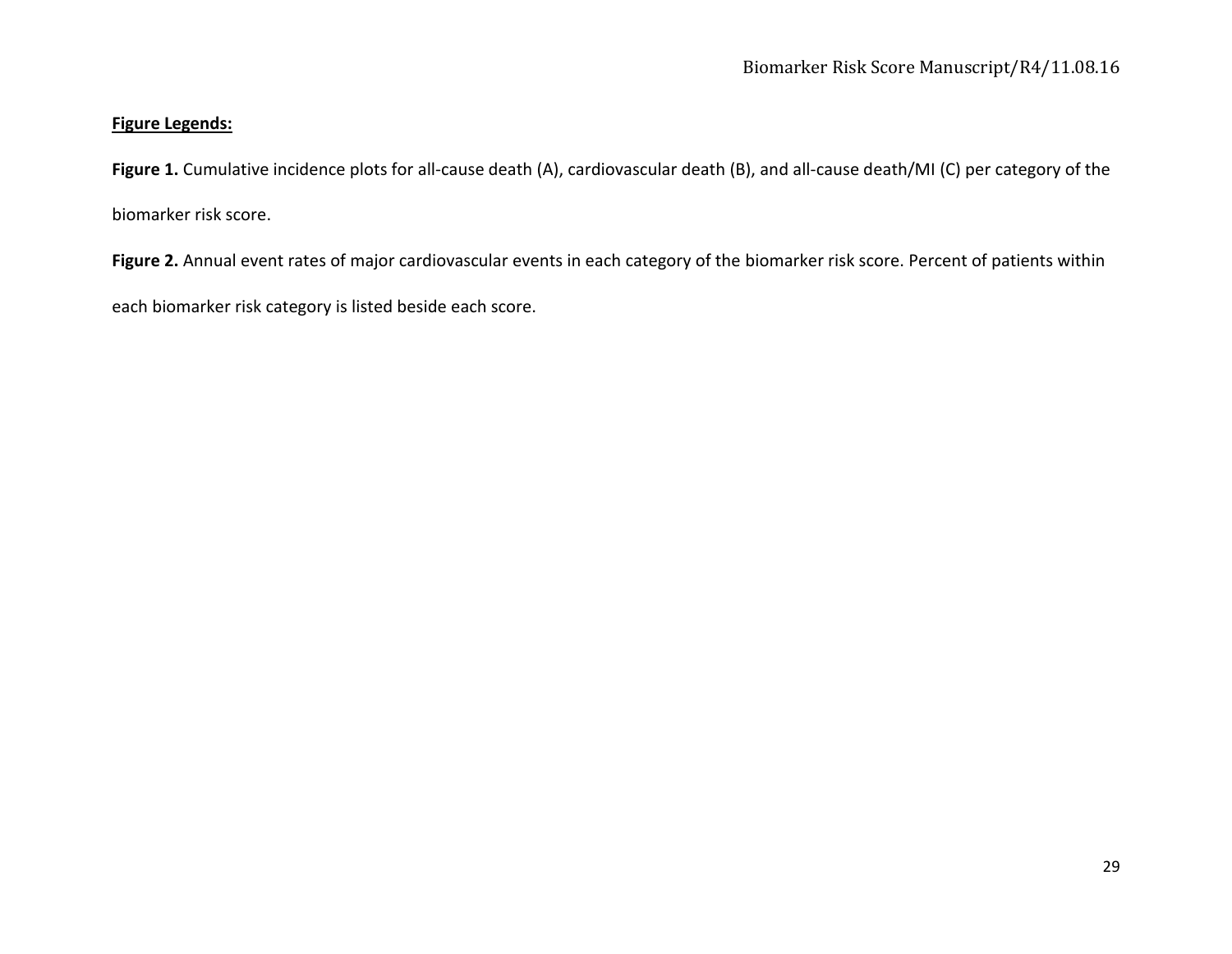Biomarker Risk Score Manuscript/R4/11.08.16

**Figure 1**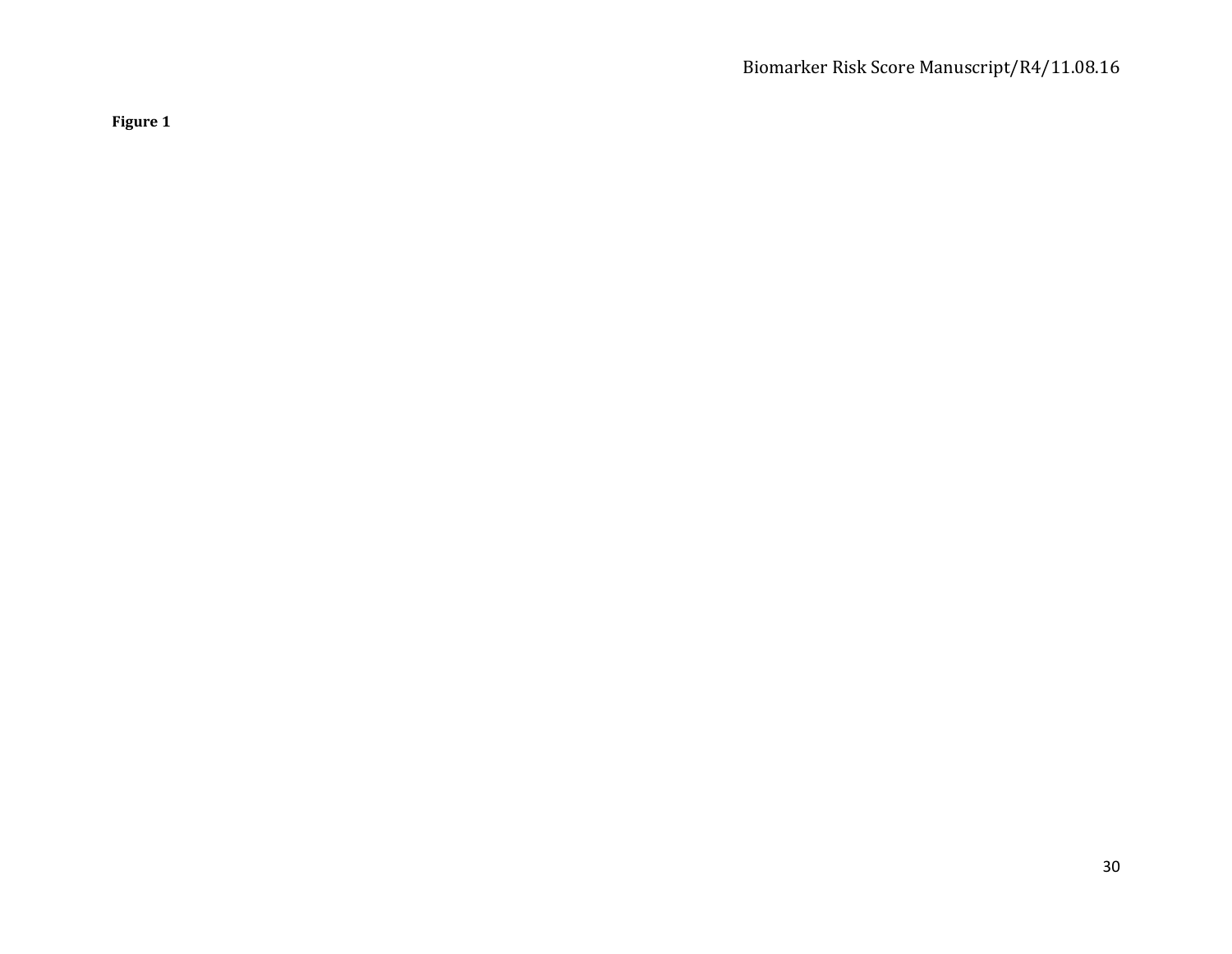